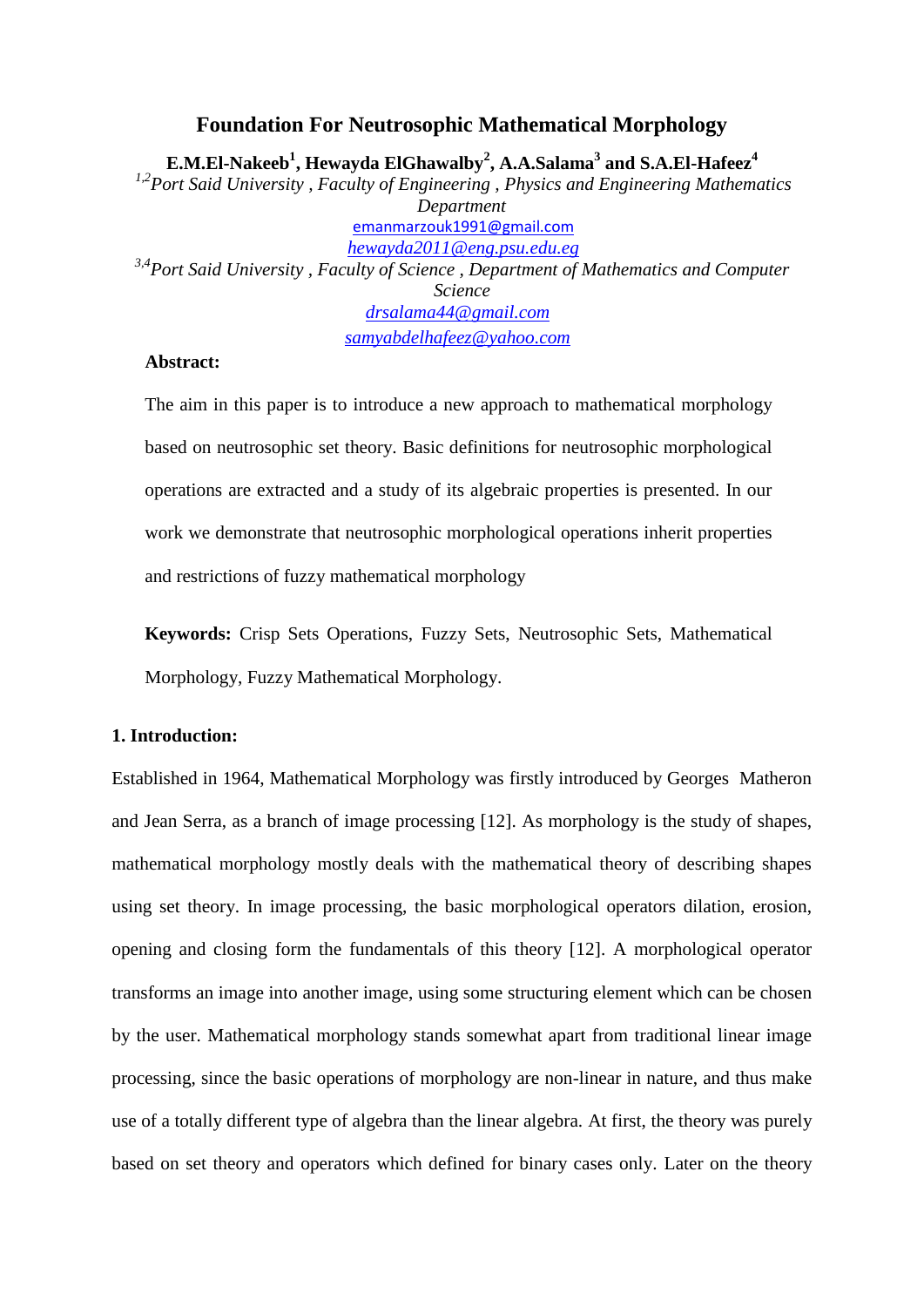was extended to the grayscale images as the theory of lattices was introduced, hence, a representation theory for image processing was given [\[7\]](#page-21-0). As a scientific branch, Mathematical Morphology expanded worldwide during the 1990's. It is also during that period, different models based on fuzzy set theory were introduced [\[3,](#page-21-1) [4\]](#page-21-2). Today, Mathematical Morphology remains a challenging research field, e.g. [\[6,](#page-21-3) [7\]](#page-21-0).

In 1995, Samarandache initiated the theory of neutrosophic set as new mathematical tool for handling problems involving imprecise indeterminacy, and inconsistent data [\[14\]](#page-22-1). Several researchers dealing with the concept of neutrosophic set such as Bhowmik and Pal in [\[2\]](#page-21-4), and Salama in [\[11\]](#page-22-2). Neutrosophy introduces a new concept which represent indeterminacy with respect to some event, which can solve certain problems that cannot be solved by fuzzy logic.

This work is devoted for introducing the neutrosophic concepts to mathematical morphology. The rest of the paper is structured as follows: In §2, we introduce the fundamental definitions from the Mathematical Morphology whereas, the concepts of Fuzzy Morphology are introduced in §3. The basic definitions for Neutrosophic Morphological operations are extracted and a study of its algebraic properties is presented in §4.

# **2. Mathematical Morphology [\[5\]](#page-21-5):**

Basically, Mathematical Morphology describes an image's regions in the form of sets. Where the image is considered to be the universe with values are pixels in the image, hence, standard set notations can be used to describe image operations. The essential idea, is to explore an image with a simple, pre-defined shape, drawing conclusions on how this shape fits or misses the shapes in the image. This simple pre-defined shape is called the "[structuring element"](https://en.wikipedia.org/wiki/Structuring_element), and it is usually small relative to the image.

In the case of digital images, a simple binary structuring elements like a cross or a square is used. The structuring elements can be placed at any pixel in the image, nevertheless,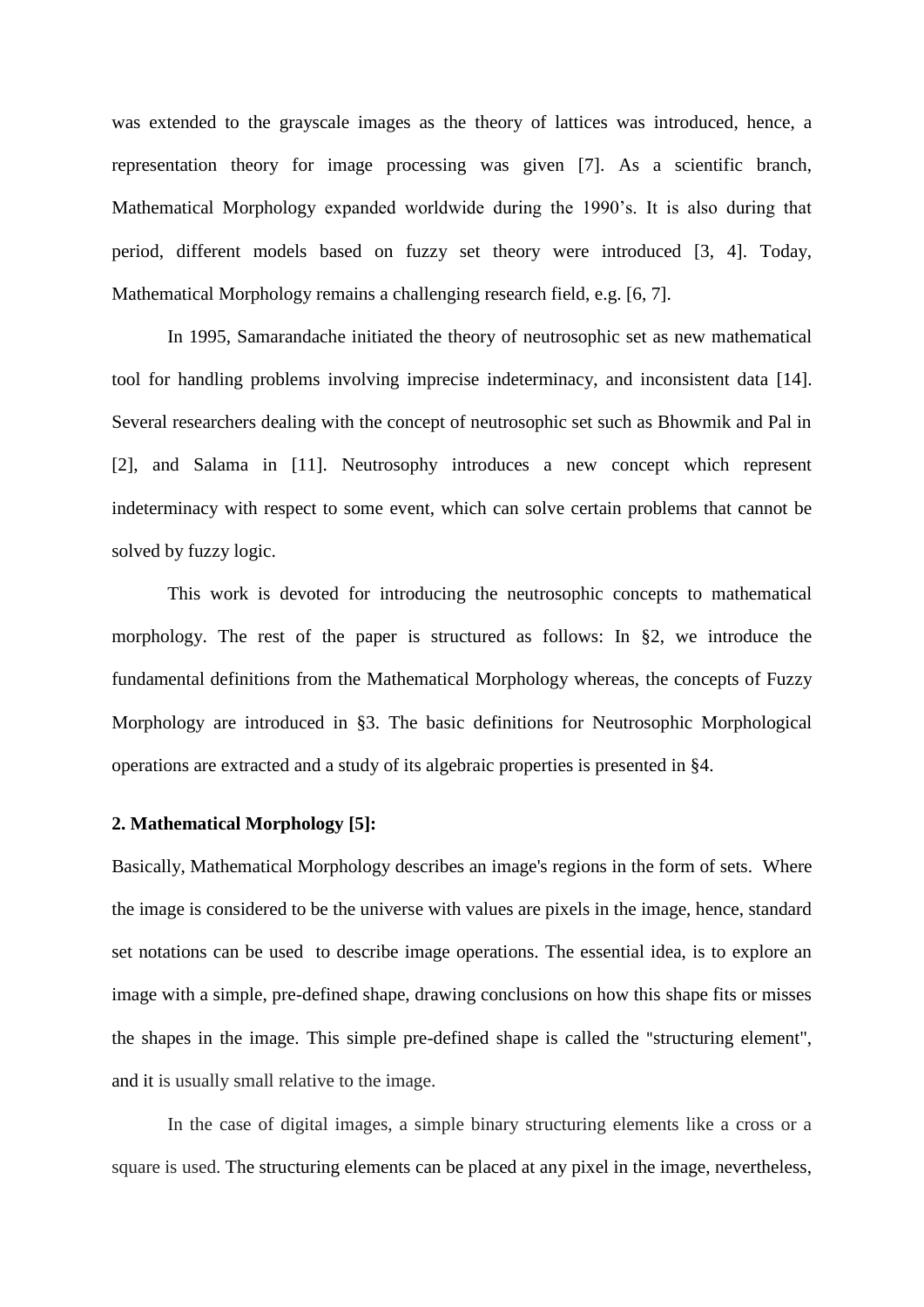the rotation is not allowed. In this process, some reference pixel whose position defines where the structuring element is to be placed. The choice of this reference pixel is often arbitrary.

# **2.1. Binary Morphology:**

In binary morphology, an image is viewed as a [subset](https://en.wikipedia.org/wiki/Subset) of an [Euclidean space](https://en.wikipedia.org/wiki/Euclidean_space)  $R<sup>n</sup>$  or the integer grid  $Z<sup>n</sup>$ , for some dimension *n*. The [structuring element](https://en.wikipedia.org/wiki/Structuring_element) is a binary image (i.e., a subset of the space or the grid). In this section we briefly review the basic morphological operations, the dilation, the erosion, the opening and the closing.

# **2.1.1. Binary Dilation: (Minkowski addition)**

Dilation is one of the basic operations in [mathematical morphology,](https://en.wikipedia.org/wiki/Mathematical_morphology) which originally developed for [binary images](https://en.wikipedia.org/wiki/Binary_images) [\[15\]](#page-22-3). The dilation operation uses a [structuring element](https://en.wikipedia.org/wiki/Structuring_element) for exploring and expanding the shapes contained in the input image. In binary morphology, dilation is a shift-invariant [\(translation invariant\)](https://en.wikipedia.org/wiki/Translational_invariance) operator, strongly related to the [Minkowski](https://en.wikipedia.org/wiki/Minkowski_addition)  [addition.](https://en.wikipedia.org/wiki/Minkowski_addition)

For any Euclidean space E and a binary image A in E, the [dilation](https://en.wikipedia.org/wiki/Dilation_%28morphology%29) of A by some structuring element B is defined by:  $A \oplus B = \bigcup_{b \in B} A_b$  where  $A_b$  is the translate of the set A along the vector *b*, i.e.,  $A_b = \{a + b \in E | a \in A, b \in B\}.$ 

The dilation is commutative, and may also be given by:  $A \oplus B = B \oplus A = \bigcup_{a \in A} B_a$ .

An interpretation of the dilation of A by B can be understood as, if we put a copy of B at each pixel in A and union all of the copies, then we get  $A \oplus B$ .

The dilation can also be obtained by:  $A \oplus B = \{b \in E \mid (-B) \cap A \neq \emptyset\}$ , where (-B) denotes the reflection of B, that is,  $-B = \{x \in E | -x \in B\}.$ 

Where the reflection satisfies the following property:  $-(A \oplus B) = (-A) \oplus (-B)$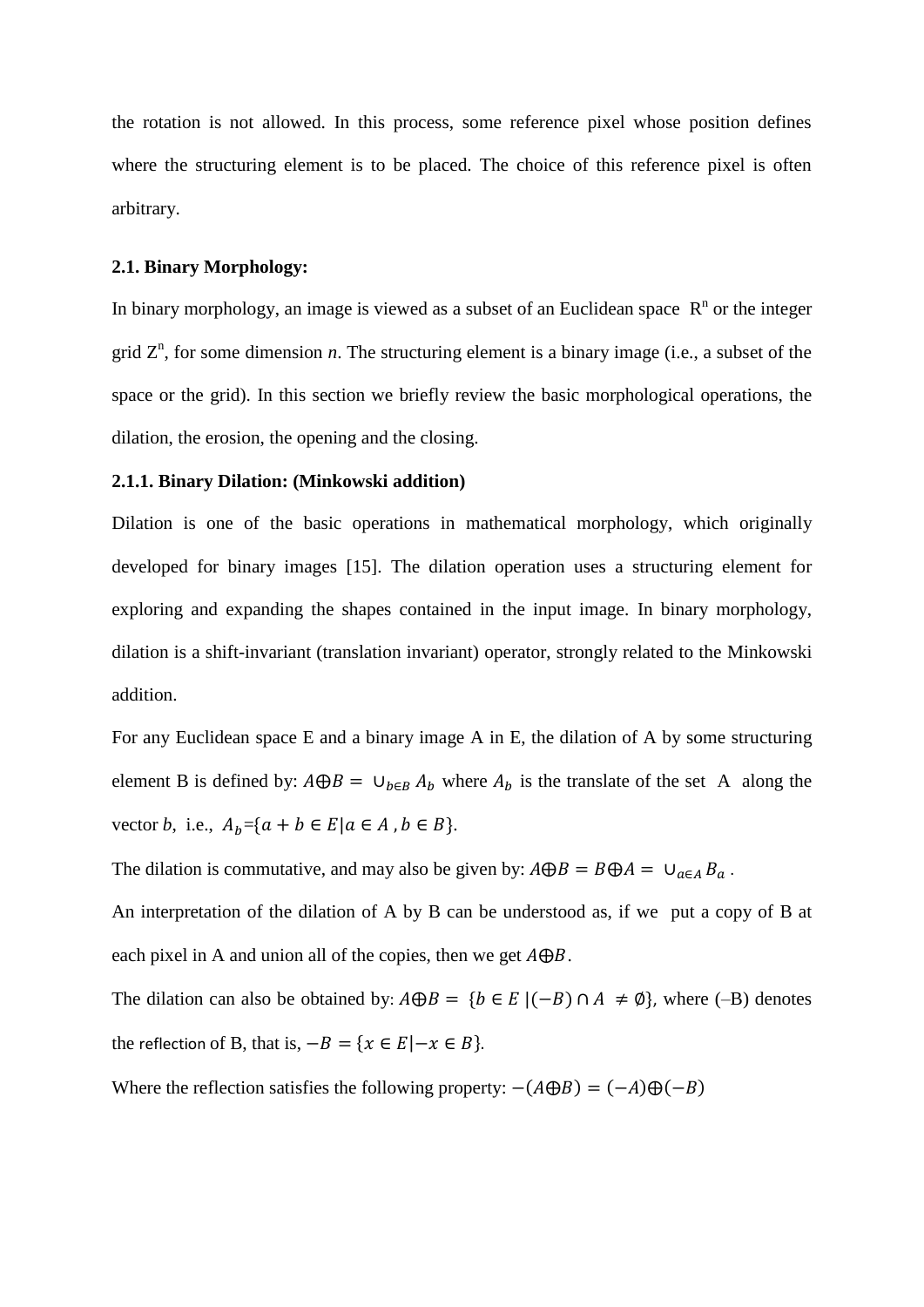#### **2.1.2. Binary Erosion: (Minkowski subtraction)**

Strongly related to the [Minkowski subtraction,](https://en.wikipedia.org/wiki/Minkowski_addition) the [erosion](https://en.wikipedia.org/wiki/Erosion_%28morphology%29) of the binary image *A* by the structuring element *B* is defined by:  $A \bigoplus B = \bigcap_{b \in B} A_{-b}$ .

Unlike dilation, erosion is not commutative, much like how addition is commutative while subtraction is not [\[8](#page-21-6), [15](#page-22-3)]. An interpretation for the erosion of *A* by *B* can be understood as, if we again put a copy of B at each pixel in A, this time we count only those copies whose translated structuring elements lie entirely in A; hence  $A \ominus B$  is all pixels in A that these copies were translated to. The erosion of *A* by *B* is also may be given by the expression: A  $\ominus$  B = { $p \in E | B_p \subseteq A$ }, where  $B_p$  is the translation of *B* by the vector *p*, i.e.,  $B_p = \{ b + p \in E \mid b \in B \}, \ \forall \ p \in E.$ 

#### **2.1.3. Binary Opening [\[15\]](#page-22-3):**

The [opening](https://en.wikipedia.org/wiki/Opening_%28morphology%29) of *A* by *B* is obtained by the erosion of *A* by *B*, followed by dilation of the resulting image by  $B: A \circ B = (A \ominus B) \oplus B$ .

The opening is also given by  $A \circ B = \bigcup_{B_x \subseteq A} B_x$ , which means that, an opening can be consider to be the union of all translated copies of the structuring element that can fit inside the object. Generally, openings can be used to remove small objects and connections between objects.

#### **2.1.4. Binary Closing [\[6\]](#page-21-3):**

The [closing](https://en.wikipedia.org/wiki/Closing_%28morphology%29) of *A* by *B* is obtained by the dilation of *A* by *B*, followed by erosion of the resulting structure by  $B: A \bullet B = (A \oplus B) \ominus B$ .

The closing can also be obtained by  $A \cdot B = (A^c \circ (-B))^c$ , where  $A^c$  denotes the [complement](https://en.wikipedia.org/wiki/Complement_%28set_theory%29) of *A* relative to *E* (that is,  $A^c = \{a \in E \mid a \notin A\}$ ). Whereas opening removes all pixels where the structuring element won't fit inside the image foreground, closing fills in all places where the structuring element will not fit in the image background, that is opening removes small objects, while closing removes small holes.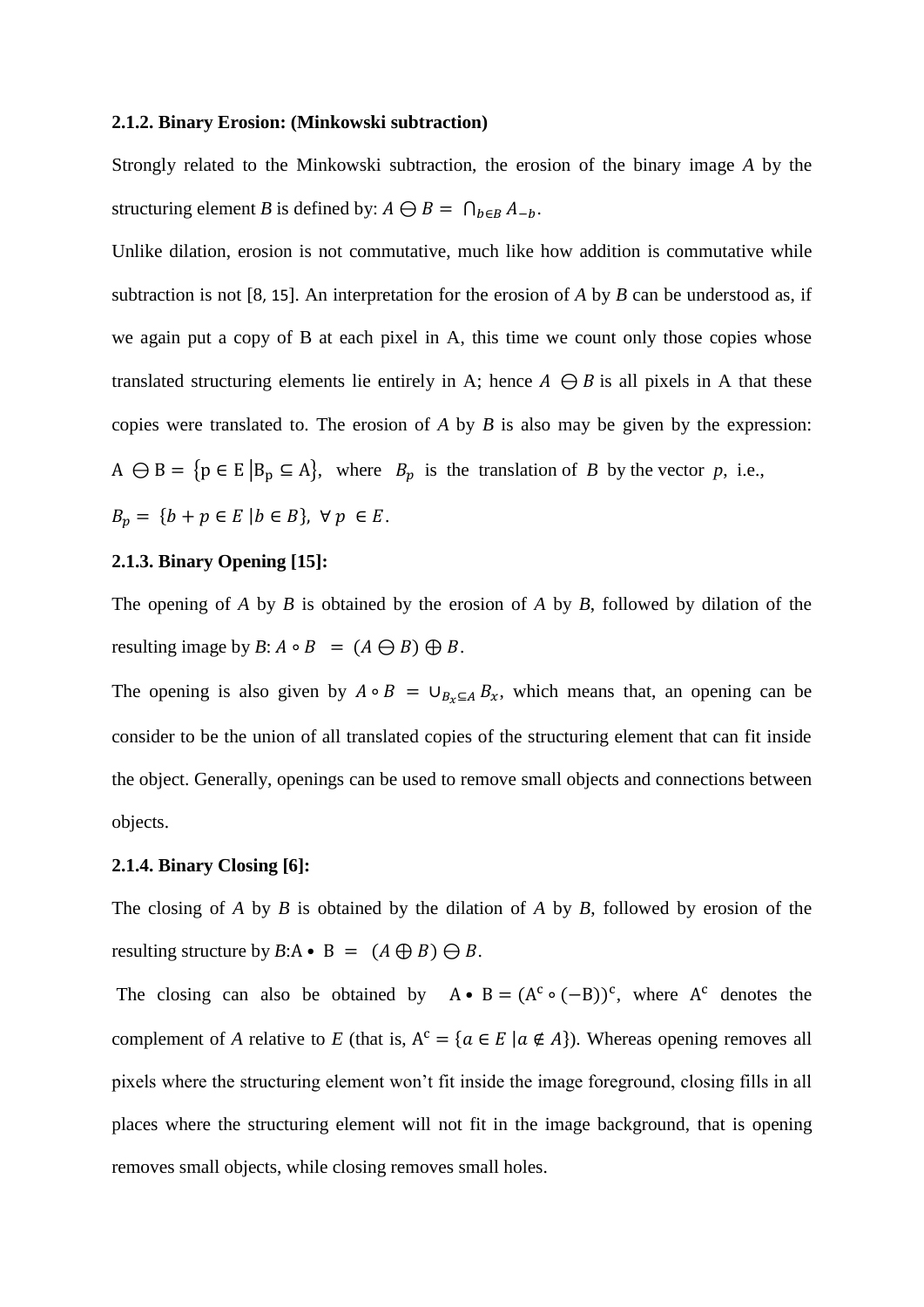## **2.2. Properties of the Basic Binary Operations:**

Here are some properties of the basic binary morphological operations (dilation, erosion, opening and closing[\[8\]](#page-21-6)). We define the power set of X, denoted by  $P(X)$ , to be the set of all crisp subset of X.

For all A, B,  $C \in P(X)$ , the following properties hold:

- $\cdot$   $A \oplus B = B \oplus A$ ,
- $A \subseteq B \implies (A \bigoplus C) \subseteq (B \bigoplus C)$ ,
- $A \subseteq (A \oplus B)$ ,
- $(A \oplus B) \oplus C = A \oplus (B \oplus C)$ , and  $(A \ominus B) \ominus C = A \ominus (B \ominus C)$ ,
- Erosion and dilation satisfy the duality that is:
- $A \oplus B = (A^c \ominus (-B))^c$ , and  $A \ominus B = (A^c \oplus (-B))^c$ ,
- $A \subseteq B \implies (A \circ C) \subseteq (B \circ C),$
- $\bullet$  A  $\circ$  B  $\subseteq$  A.
- Opening and closing satisfy the duality that is:

 $A \bullet B = (A^c \circ (-B))^c$ , and  $A \circ B = (A^c \bullet (-B))^c$ .

# **3. Fuzzy Mathematical Morphology:**

When operations are expressed in algebraic or logical terms, one powerful approach leading to good properties consists of formally replacing the classical symbols in the equations by their fuzzy equivalent. This framework led to an infinity of fuzzy mathematical morphologies, which are constructed in families with specific properties described in [\[3,](#page-21-1) [13\]](#page-22-4).

#### **3.1. Fuzzy Set:**

Since introduced by Zadeh [\[16\]](#page-22-5), fuzzy sets have received a great deal of interest [\[17\]](#page-22-6). For an ordinary set, a given element either belongs or does not belong to the set, whereas for a fuzzy set the membership of an element is determined by the value of a given membership function, which assigns to each element a degree of membership ranging between zero and one.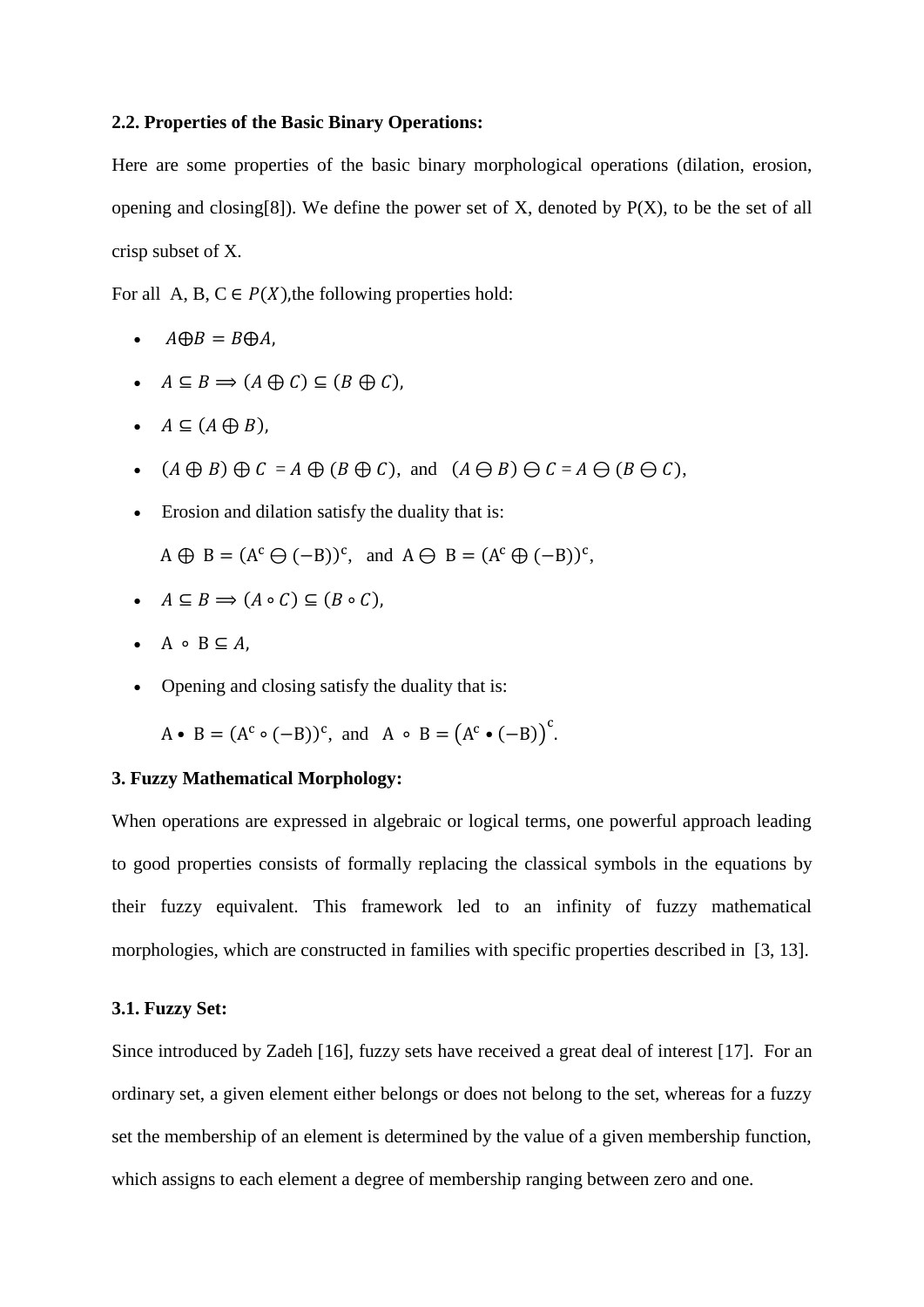### **3.1.1. Definition [\[16\]](#page-22-5):**

Let *X* be a fixed set. A fuzzy set *A* of *X* is an object having the form  $A = \langle \mu_A \rangle$ , where the function  $\mu_A : X \to [0,1]$  defines the degree of membership of the element  $x \in X$  to the set A. The set of all fuzzy subset of *X* is denoted by  $\mathcal{F}(X)$ .

The fuzzy empty set in X is denoted by  $0_f = \langle 0 \rangle$ , where  $0: X \rightarrow [0, 1]$  and  $\underline{0}(x) = 0$ ,  $\forall x \in X$ . Moreover, the fuzzy universe set in X is denoted by  $1_f = \langle 1 \rangle$ , where  $\underline{1} : X \longrightarrow [0,1]$  and  $\underline{1}(x) = 1$ ,  $\forall x \in X$ .

# **3.2. Fuzzy Mathematical Operations [\[4\]](#page-21-2):**

The fuzziness concept was introduced to the morphology by defining the degree to which the structuring element fits into the image. The operations of dilation and erosion of a fuzzy image by a fuzzy structuring element having a bounded support, are defined in terms of their membership functions.

#### **3.2.1. Fuzzy Dilation [\[4\]](#page-21-2):**

Let us consider the notion of dilation within the original formulation of mathematical morphology in Euclidean space E. For any two n-dimensional gray-scale images, A and B, the fuzzy dilation,  $A \oplus B = \langle \mu_{A \oplus B} \rangle$ , of A by the structuring element B is an n-dimensional gray-scale image, that is:  $\mu_{A \oplus B} : Z^2 \longrightarrow [0,1]$ , and

$$
\mu_{A\oplus B}(v) = \sup_{u \in Z^2} \min[\mu_A(v+u), \ \mu_B(u)]
$$

Where u,  $v \in Z^2$  are the spatial co-ordinates of pixels in the image and the structuring element; while  $\mu_A$ ,  $\mu_B$  are the membership functions of the image and the structuring element, respectively.

#### **3.2.2. Fuzzy Erosion [\[4\]](#page-21-2):**

For any two n-dimensional gray-scale image, A and B, the fuzzy erosion  $A \ominus B = \langle \mu_{A \ominus B} \rangle$ of A by the structuring element B is an n-dimensional gray-scale image, that is: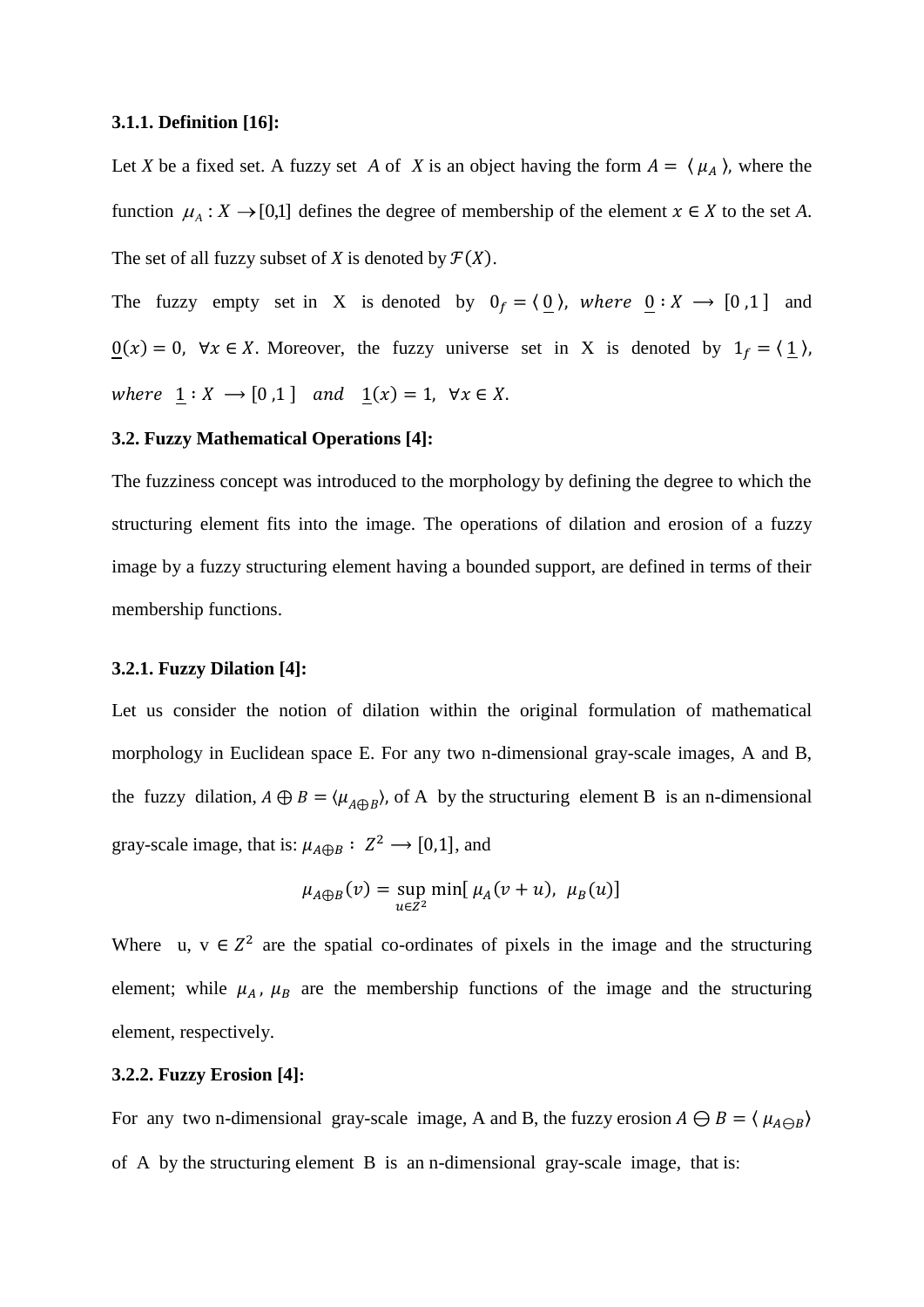$\mu_{A\bigoplus B}: Z^2 \longrightarrow [0,1],$  and

$$
\mu_{A\ominus B}(v) = \inf_{u\in Z^2} \max[\mu_A(v+u), 1-\mu_B(u)]
$$

where *u*,  $v \in Z^2$  are the spatial co-ordinates of pixels in the image and the structuring element; while  $\mu_A$ ,  $\mu_B$  are the membership functions of the image and the structuring element respectively.

# **3.2.3. Fuzzy Closing and Fuzzy Opening [\[3\]](#page-21-1):**

In a similar way the two fuzzy operations for closing and opening for any two n-dimensional gray-scale images, A and B, are defined as follows:

$$
\mu_{A\bullet B}(v) = \inf_{u \in Z^2} max \left( \sup_{w \in Z^2} min \left( \mu_A(v - u + w), \mu_B(u) \right), 1 - \mu_B(u) \right)
$$
  

$$
\mu_{A\bullet B}(v) = \sup_{u \in Z^2} min \left( \inf_{w \in Z^2} max \left( \mu_A(v - u + w), \mu_B(u) \right), 1 - \mu_B(u) \right)
$$

where *u*, *v*,  $w \in \mathbb{Z}^2$  are the spatial co-ordinates of pixels in the image and the structuring element; while  $\mu_A$ ,  $\mu_B$  are the membership functions of the image and the structuring element respectively.

## **3.3. Properties of the Basic Operations:**

Here are some properties of the basic fuzzy morphological operations (dilation, erosion, opening and closing [\[4\]](#page-21-2)). We define the power set of X, denoted by  $\mathcal{F}(Z^2)$ , to be the set of all fuzzy subset of X,

• For all A, B,  $C \in \mathcal{F}(Z^2)$  the following properties hold:

i.Monotonicity (increasing in both argument)

$$
A \subseteq B \implies A \oplus C \subseteq B \oplus C
$$

$$
A \subseteq B \implies C \oplus A \subseteq C \oplus B
$$

ii.Monotonicity (increasing in the first and decreasing in the argument)

 $A \subseteq B \implies A \ominus C \subseteq B \ominus C$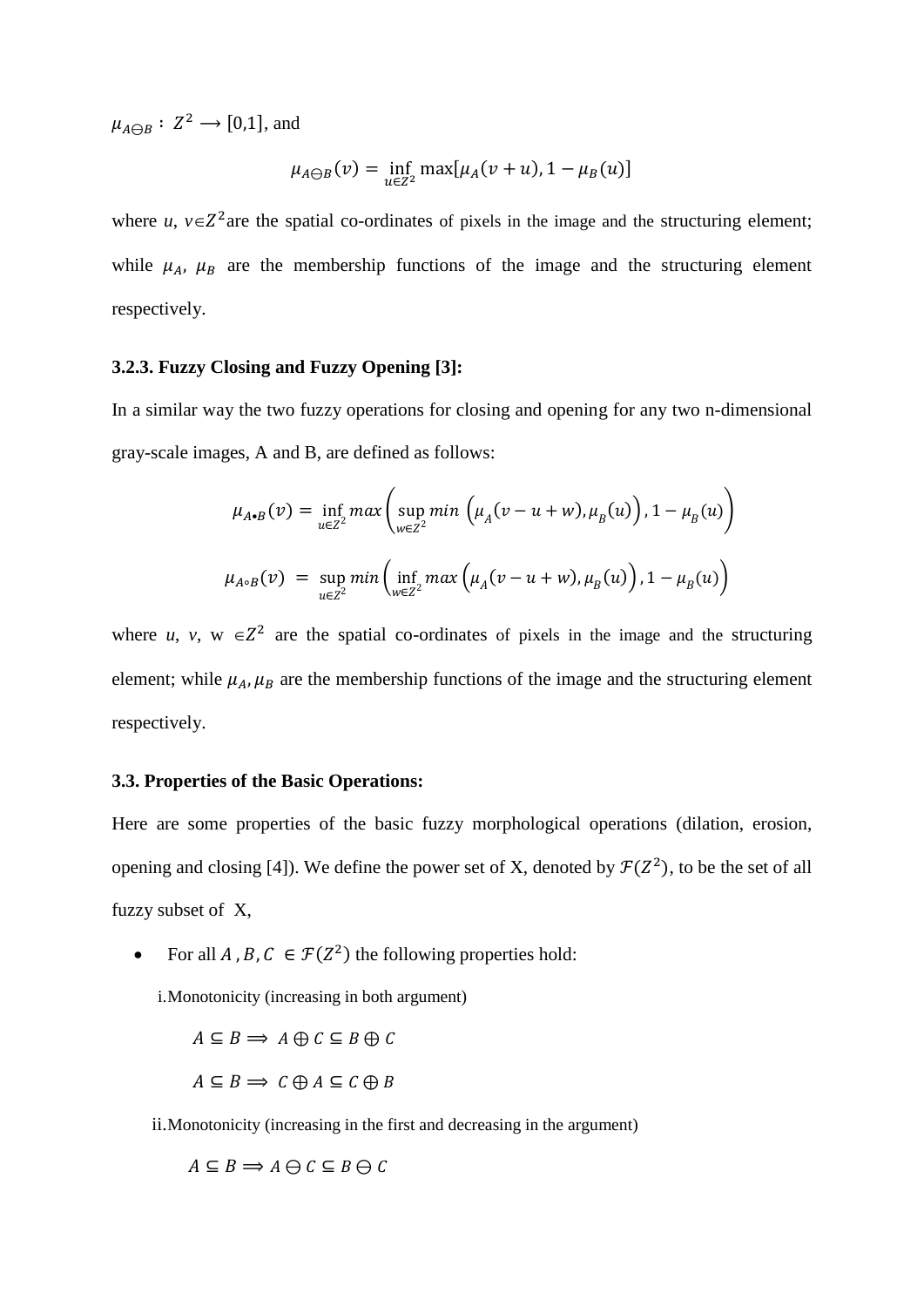$A \subseteq B \implies C \ominus A \supseteq C \ominus B$ 

iii.Monotonicity (increasing in the first argument)

 $A \subseteq B \implies A \bullet C \subseteq B \bullet C$ 

iv.Monotonicity (increasing in the first argument)

 $A \subseteq B \implies A \circ C \subseteq B \circ C$ 

- For any family  $(A_i | i \in I)$  in  $\mathcal{F}(Z^2)$  and  $B \in \mathcal{F}(Z^2)$ ,
	- i.  $\cap_{i \in I} A_i \oplus B \subseteq \bigcap_{i \in I} (A_i \oplus B)$  and  $B \oplus \bigcap_{i \in I} A_i \subseteq \bigcap_{i \in I} (B \oplus A_i)$ ii.∩<sub>i∈I</sub>  $A_i \ominus B \subseteq \bigcap_{i \in I} (A_i \ominus B)$  and  $B \ominus \bigcap_{i \in I} A_i \supseteq \bigcap_{i \in I} (B \ominus A_i)$ iii.∩<sub>*i*∈*I*</sub> A<sub>*i*</sub> • B ⊆∩ (A<sub>*i*</sub> • B) iv.∩<sub>*i*∈*I*</sub> A<sub>*i*</sub>  $\circ$  B  $\subseteq$   $\cap$  (A<sub>*i*</sub>  $\circ$  B)
- For any family  $(A_i | i \in I)$  in  $\mathcal{F}(Z^2)$  and  $B \in \mathcal{F}(Z^2)$ ,
- i.  $\bigcup_{i \in I} A_i \oplus B \supseteq \bigcup_{i \in I} (A_i \oplus B)$  and  $B \oplus \bigcup_{i \in I} A_i \supseteq \bigcup_{i \in I} (B \oplus A_i)$
- ii.  $\bigcup_{i \in I} A_i \ominus B \supseteq_{\bigcap_{i \in I}} (A_i \ominus B)$  and  $B \ominus_{\bigcap_{i \in I}} A_i \subseteq_{\bigcap_{i \in I}} (B \ominus A_i)$

iii. 
$$
\bigcup_{i \in I} A_i \cdot B \supseteq \bigcap_{i \in I} (A_i \cdot B)
$$

iv.  $\bigcup_{i \in I} A_i \circ B \supseteq_{i \in I} (A_i \circ B)$ .

### **4. Neutrosophic Approach to Mathematical Morphology:**

Smarandache [\[14\]](#page-22-1) introduced the neutrosophic components (*T*, *I*, *F*) which represent the membership, indeterminacy, and non-membership values respectively,  $T, I, F: X \rightarrow ]0,1^+[$ where  $] 0,1^{\dagger}$  is non-standard unit interval. Let  $\epsilon > 0$  be such infinitesimal number, hence,  $1^+ = 1 + \varepsilon$  and  $-0 = 0 - \varepsilon$ .

## **4.1. Neutrosophic Sets [\[1\]](#page-21-7):**

We denote the set of all neutrosophic subset of X by  $\mathcal{N}(X)$ . In [\[1,](#page-21-7) [14\]](#page-22-1), the authors gave different definition for the concept of the neutrosophic sets. For more convenience we are choosing the fallowing definitions to follow up our work for neutrosophic morphology.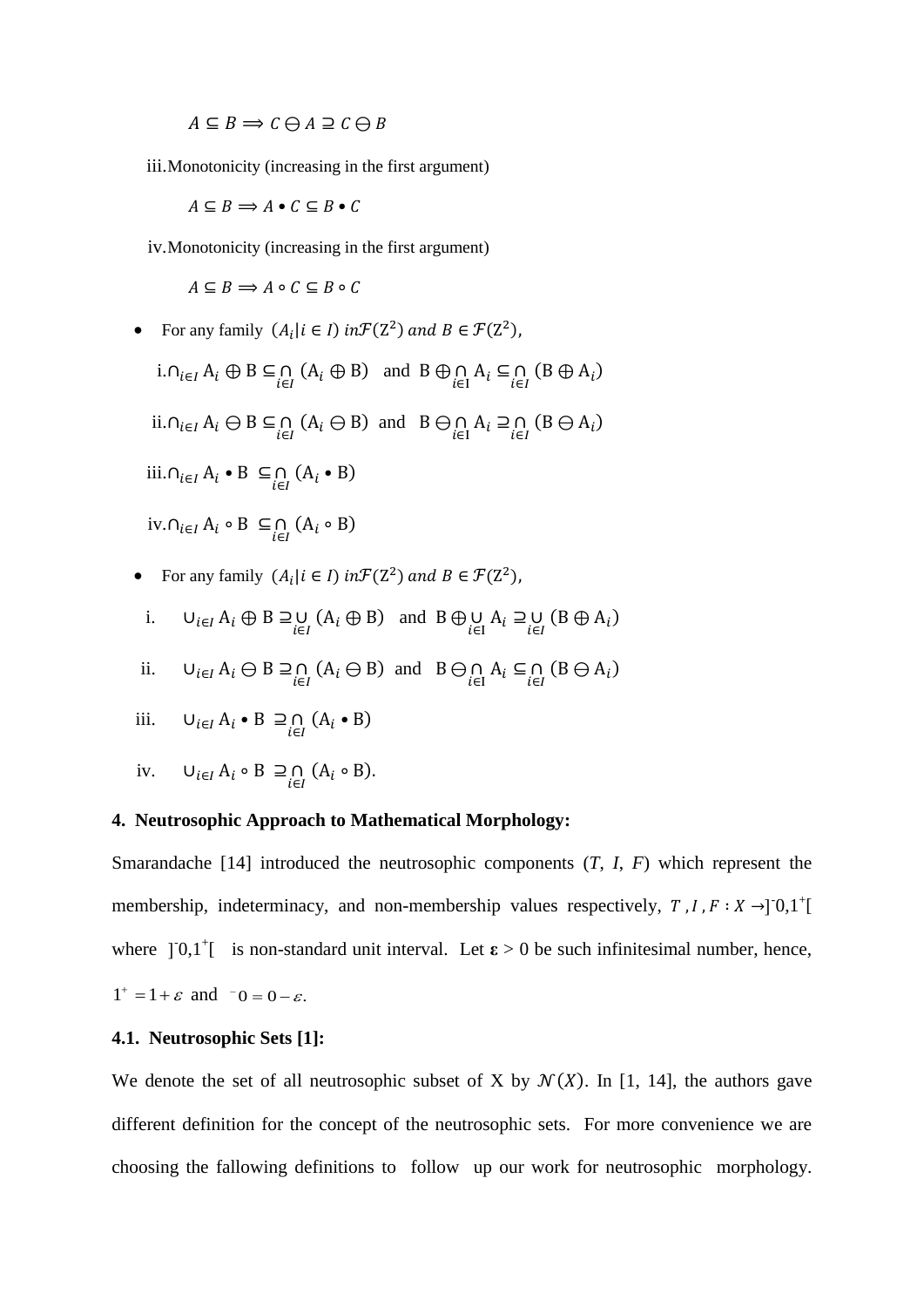In the following definitions, we consider a space  $E$  and two neutrosophic subsets of  $X$ ;  $A, B \in \mathcal{N}(X)$ .

## **4.1.1. Definition [\[11,](#page-22-2) [14\]](#page-22-1):**

A neutrosophic set A on the universe of discourse X is defined as:

$$
A = \langle T_A, I_A, F_A \rangle, \text{ where } T_A, I_A, F_A: X \to [0,1]
$$

## **4.1.2. Definition [\[11\]](#page-22-2):**

The complement of a neutrosophic set  $A$  is denoted by  $A<sup>c</sup>$  and is defined as:

$$
A^{c} = \langle T_{A^{c}}, I_{A^{c}}, F_{A^{c}} \rangle, \text{ where } T_{A^{c}}, I_{A^{c}}, F_{A^{c}} : X \to [0,1] \text{ and for all } x \text{ in } X.
$$

$$
T_{A^c}(x) = 1 - T_A(x), I_{A^c}(x) = 1 - I_A(x)
$$
 and  $F_{A^c}(x) = 1 - F_A(x)$ 

The neutrosophic empty Set of X is the triple,  $0_{\mathcal{N}} = \langle 0, 0, 1 \rangle$ , where

$$
\underline{1}(x) = 1 \text{ and } \underline{0}(x) = 0, \forall x \in X.
$$

The neutrosophic universe set of X is the triple,  $1_N = \langle \underline{1}$ ,  $\underline{1}$ ,  $\underline{0}$ ), where

$$
\underline{1}(x) = 1 \text{ and } \underline{0}(x) = 0 \quad \forall x \in X.
$$

### **4.2. Neutrosophic mathematical morphology:**

In this section we introduce the concept of neutrosophic morphology based on the fact that the basic morphological operators make use of fuzzy set operators, or equivalently, crisp logical operators. Hence, such expressions can easily be extended using the context of neutrosophic sets.

#### **4.2.1. Definition:**

The reflection of the structuring element B mirrored in its Origin is defined as:

- $B = \langle -T_B, -I_B, -F_B \rangle$ , where  $-T_B(u) = T_B(-u)$ ,  $-I_B(u) = I_B(-u)$  and  $-F_B(u) = F_B(-u)$
- For every p in E, Translation of A by  $p \in \mathbb{Z}^2$  is  $A_p = \langle T_{A_p}, I_{A_p}, F_{A_p} \rangle$ , Where

$$
T_{A_p}(u) = T_{A_p}(u+p), I_{A_p}(u) = I_{A_p}(u+p) \text{ and } F_{A_p}(u) = F_{A_p}(u+p)
$$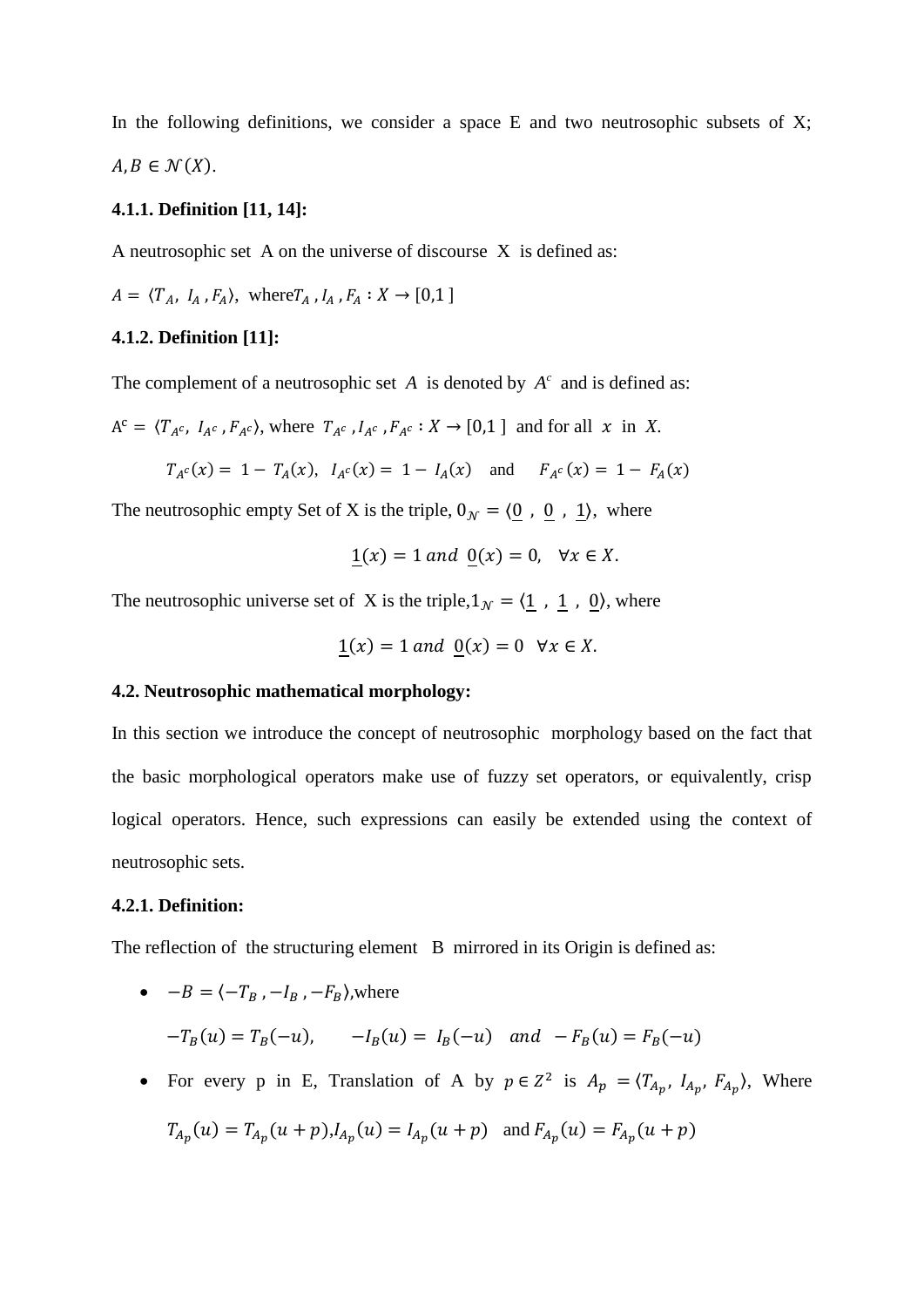Most morphological operations on neutrosophic can be obtained by combining neutrosophic set theoretical operations with two basic operations, dilation and erosion.

# **4.3 Neutrosophic Morphological Operations:**

The neutrosophy concept is introduced to morphology by a triple degree to which the structuring element fits into the image in the three levels of trueness, indeterminacy, and falseness. The operations of neutrosophic erosion, dilation, opening and closing of the neutrosophic image by neutrosophic structuring element, are defined in terms of their membership, in determent and non-membership functions; which is defined for the first time as far as we know**.**

#### **4.3.1. The operation of dilation:**

The process of the structuring element B on the image A and moving it across the image in a way like convolution is defined as dilation operation. The two main inputs for the dilation operator [\[7\]](#page-21-0) are the image which is to be dilated and a set of coordinate points known as a structuring element which may be considered as a kernel. The exact effect of the dilation on the input image is determined by this structuring element [\[6\]](#page-21-3).

### **4.3.1.1. Definition:** (Neutrosophic Dilation )

let A and B are two neutrosophic sets ; then the neutrosophic dilation is given as  $(A \widetilde{\oplus} B) = \langle T_{A \widetilde{\oplus} B}, I_{A \widetilde{\oplus} B}, F_{A \widetilde{\oplus} B} \rangle$ , where for each u and  $v \in Z^2$ .

$$
T_{A \overline{\bigoplus} B}(v) = \sup_{u \in Z^n} \min(T_A(v+u), T_B(u))
$$
  
\n
$$
I_{A \overline{\bigoplus} B}(v) = \sup_{u \in Z^n} \min(I_A(v+u), I_B(u))
$$
  
\n
$$
F_{A \overline{\bigoplus} B}(v) = \inf_{u \in Z^n} \max(1 - F_A(v+u), 1 - F_B(u))
$$

#### **4.3.2. The operation of erosion:**

The erosion process is as same as dilation, but the pixels are converted to 'white', not 'black'. The two main inputs for the erosion operator [\[12\]](#page-22-0), are the image which is to be eroded and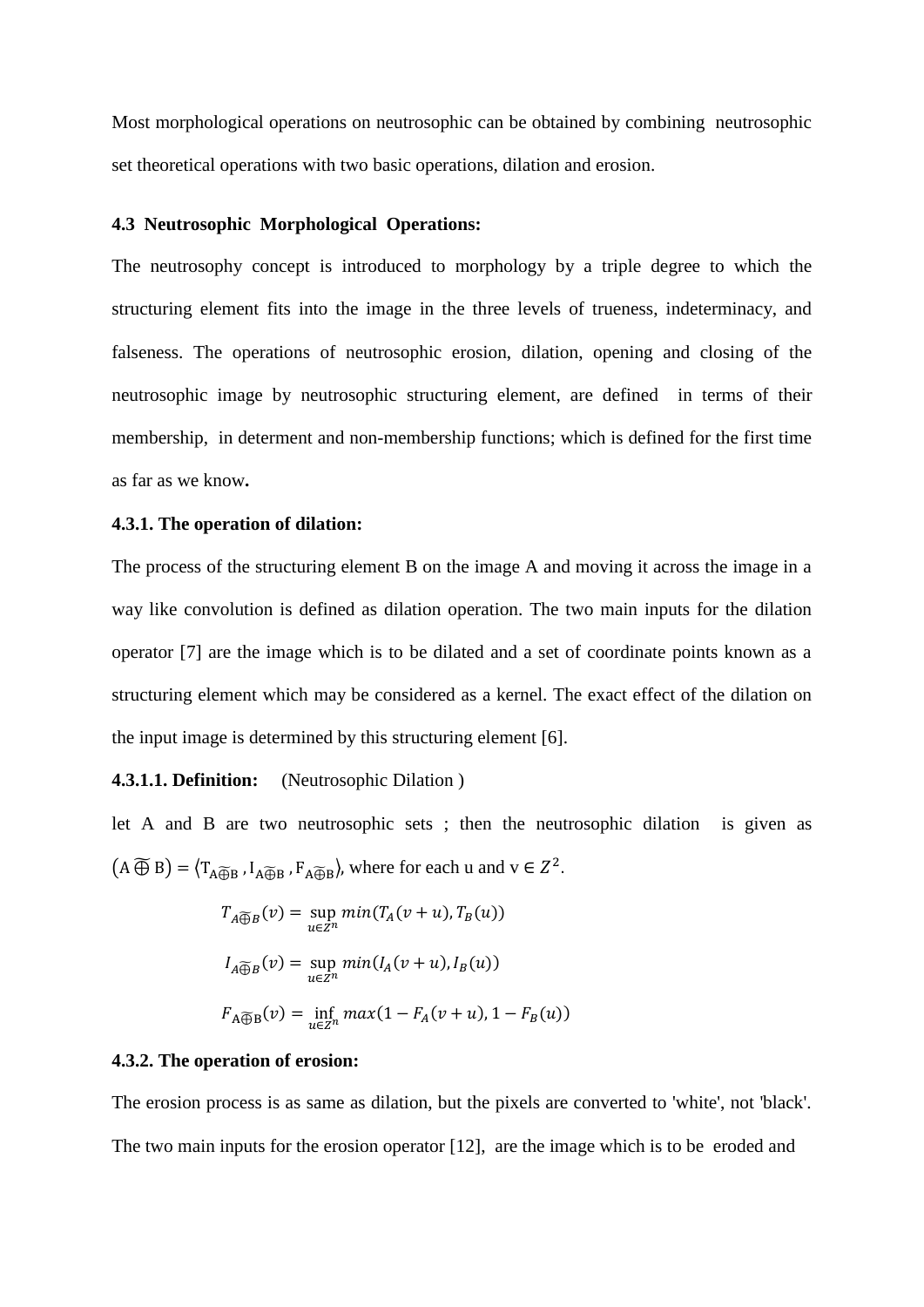a structuring element. The exact effect of the erosion on the input image is determined by this structuring element. The following steps are the mathematical definition of erosion for gray-scale images**.**

## **4.3.2.1. Definition:** (Neutrosophic Erosion)

let A and B are two neutrosophic sets , then the neutrosophic erosion is given

$$
(A \widetilde{\ominus} B) = \langle T_{A \widetilde{\ominus} B}, I_{A \widetilde{\ominus} B}, F_{A \widetilde{\ominus} B} \rangle; \text{ where for each } u \text{ and } v \in Z^2
$$

$$
T_{A \widetilde{\ominus} B}(v) = \inf_{u \in Z^n} \max(T_A(v+u), 1 - T_B(u))
$$

$$
I_{A \widetilde{\ominus} B}(v) = \inf_{u \in Z^n} \max(I_A(v+u), 1 - I_B(u))
$$

$$
F_{A \widetilde{\ominus} B}(v) = \sup_{u \in Z^n} \min(1 - F_A(v+u), F_B(u))
$$

## **4.3.3. The operation of opening and closing:**

The combination of the two main operations, dilation and erosion, can produce more complex sequences. Opening and closing are the most useful of these for morphological filtering [\[8\]](#page-21-6). An opening operation is defined as erosion followed by a dilation using the same structuring element for both operations. The basic two inputs for opening operator are an image to be opened, and a structuring element. Gray-level opening consists simply of gray-level erosion followed by gray-level dilation. The morphological opening ∘ and closing • are defined by:

$$
A \tilde{\circ} B = (A \widetilde{\ominus} B) \widetilde{\oplus} B
$$
  

$$
A \tilde{\bullet} B = (A \widetilde{\oplus} B) \widetilde{\ominus} B
$$

From a granularity perspective, opening and closing provide coarser descriptions of the set A. The opening describes A as closely as possible using not the individual pixels but by fitting (possibly overlapping) copies of E within A. The closing describes the complement of A by fitting copies of  $E^*$  outside A. The actual set is always contained within these two extremes: A  $\tilde{\circ}$  B  $\subseteq$  A  $\subseteq$  A  $\tilde{\bullet}$  B and the informal notion of fitting copies of E, or of E<sup>\*</sup>, within a set is made precise in these equations: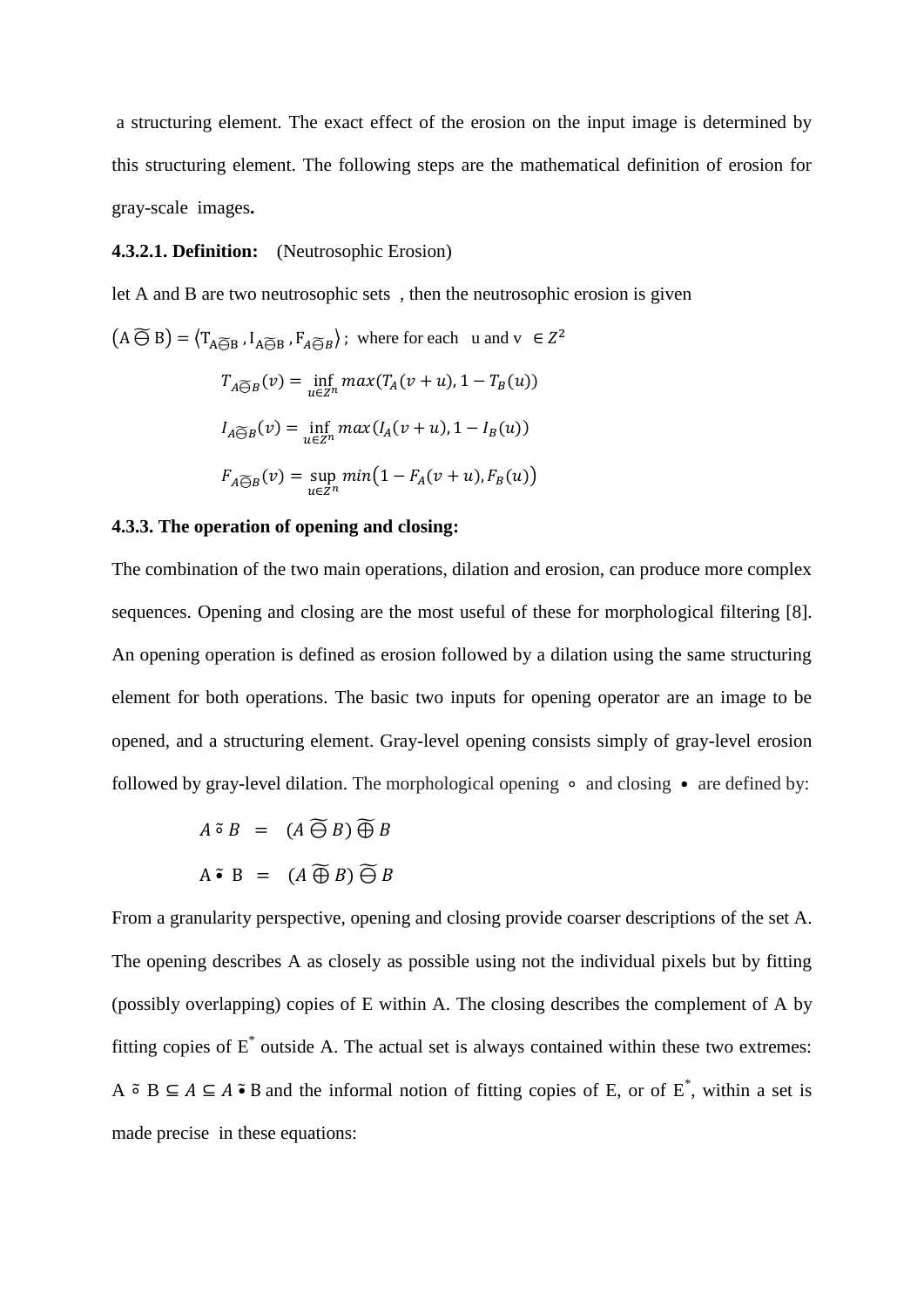The operator  $\mathcal{N}(E) \to \mathcal{N}(E)$ : A  $\to$  A $\tilde{\circ}$  B is called the opening by B; it is the composition of the erosion  $\Theta$ , followed by the dilation  $\Theta$ . On the other hand, the operator  $\mathcal{N}(E) \rightarrow \mathcal{N}(E) : A \rightarrow A \cdot B$  is called the closing.

To understand what *e.g.,* a closing operation does: imagine the closing applied to a set; the dilation will expand object boundaries, which will be partly undone by the following erosion. Small, (*i.e.*, smaller than the structuring element) holes and thin tubelike structures in the interior or at the boundaries of objects will be filled up by the dilation, and not reconstructed by the erosion, inasmuch as these structures no longer have a boundary for the erosion to act upon. In this sense the term 'closing' is a Well-chosen one, as the operation removes holes and thin cavities. In the same sense the opening opens up holes that are near (with respect to the size of the structuring element) a boundary, and removes small object protuberances.

# **4.3.3.1. Neutrosophic Opening:**

let A and B are two neutrosophic sets it's defined as the flowing:

$$
(A \tilde{\sigma} B) = \langle T_{A\tilde{\sigma}B}, I_{A\tilde{\sigma}B}, F_{A\tilde{\sigma}B} \rangle, \quad \text{where } u, v, w \in \mathbb{Z}^2
$$
\n
$$
T_{A\tilde{\sigma}B}(v) = \sup_{u \in \mathbb{Z}^n} \min \Big[ \inf_{z \in R^n} \max \big( T_A(v - u + w), 1 - T_B(w) \big), T_B(u) \Big]
$$
\n
$$
I_{A\tilde{\sigma}B}(v) = \sup_{u \in \mathbb{Z}^n} \min \Big[ \inf_{z \in R^n} \max \big( I_A(v - u + w), 1 - I_B(w) \big), I_B(u) \Big]
$$
\n
$$
F_{A\tilde{\sigma}B}(v) = \inf_{u \in \mathbb{Z}^n} \max \Big[ \sup_{z \in R^n} \min \big( 1 - F_A(v - u + w), F_B(w) \big), 1 - F_B(u) \Big]
$$

# **4.3.3.2. Neutrosophic Closing:**

let A and B are two neutrosophic sets it's defined as the flowing:

$$
(A \cdot B) = \langle T_{A \cdot B}, I_{A \cdot B}, F_{A \cdot B} \rangle, \qquad \text{where } u, v, w \in \mathbb{Z}^2
$$
\n
$$
T_{A \cdot B}(v) = \inf_{u \in \mathbb{Z}^2} \max \left[ \sup_{w \in \mathbb{Z}^2} \min(T_A(v - u + w), T_B(w)), 1 - T_B(u) \right]
$$
\n
$$
I_{A \cdot B}(v) = \inf_{u \in \mathbb{Z}^2} \max \left[ \sup_{w \in \mathbb{Z}^2} \min(I_A(v - u + w), I_B(w)), 1 - I_B(u) \right]
$$
\n
$$
F_{A \cdot B}(v) = \sup_{u \in \mathbb{Z}^2} \min \left[ \inf_{w \in \mathbb{Z}^2} \max(1 - F_A(v - u + w), 1 - F_B(w)), F_B(u) \right]
$$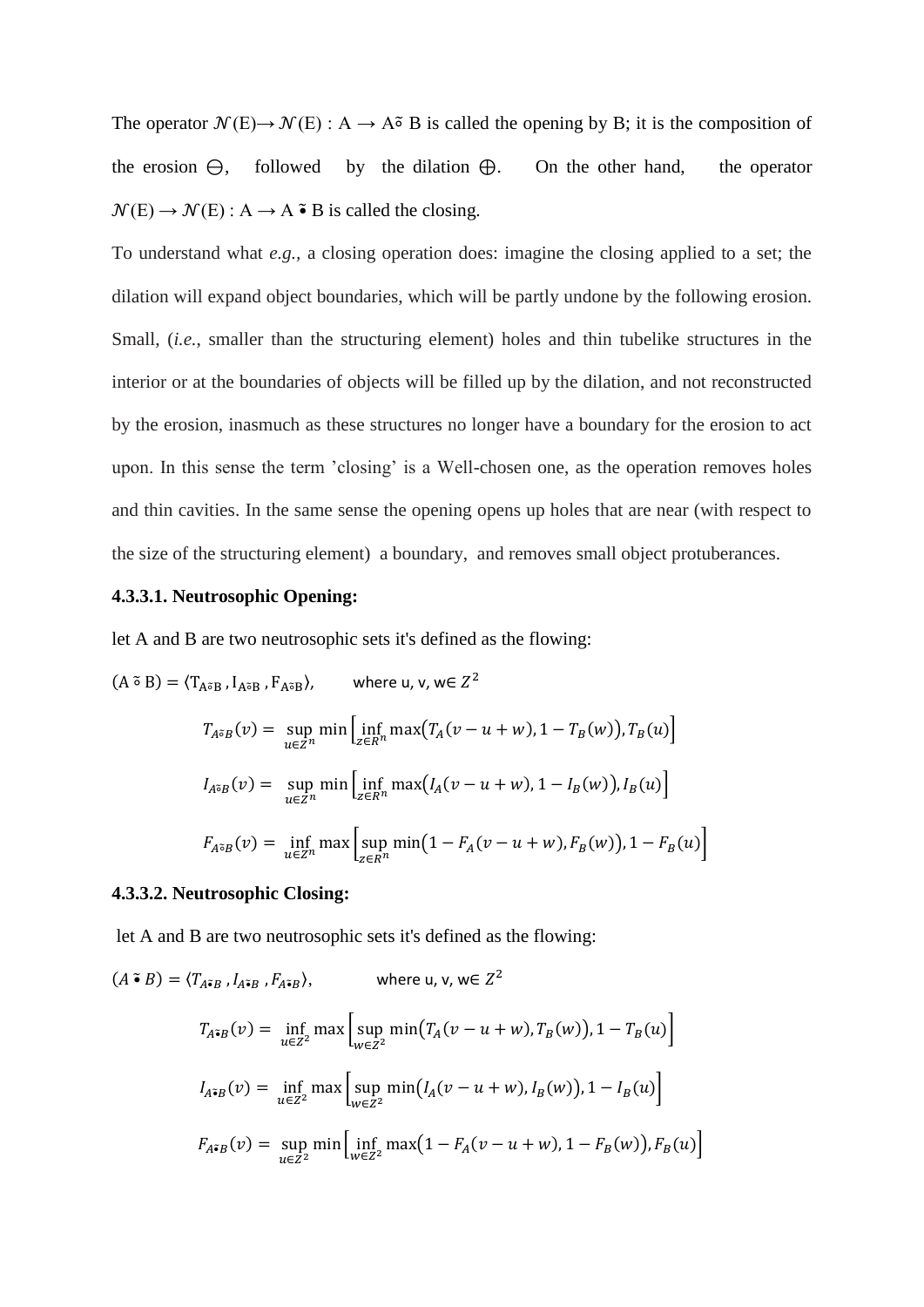# **4.4. Algebraic Properties in Neutrosophic:**

The algebraic properties for neutrosophic mathematical morphology erosion and dilation, as well as for neutrosophic opening and closing operations are now considered.

# **4.4.1. Proposition Duality theorem of Dilation:**

let A and B are two neutrosophic sets. Neutrosophic erosion and dilation are dual operations i.e.  $(A^c \widetilde{\oplus} B)^c = \left\langle T_{(A^c \widetilde{\oplus} B)^c}, I_{(A^c \widetilde{\oplus} B)^c}, F_{(A^c \widetilde{\oplus} B)^c} \right\rangle$ ; where for each u,  $v \in Z^2$ 

$$
T_{(A^c \overline{\oplus} B)^c}(v) = 1 - T_{(A^c \overline{\oplus} B)}(v)
$$
  
\n
$$
= 1 - \sup_{u \in Z^2} \min(T_{A^c}(v+u), T_B(u)) = \inf_{u \in Z^2} [1 - \min(T_{A^c}(v+u), T_B(u))]
$$
  
\n
$$
= \inf_{u \in Z^2} [\max(1 - T_{A^c}(v+u), 1 - T_B(u))]
$$
  
\n
$$
= \inf_{u \in Z^2} [\max(T_A(v+u), 1 - T_B(u))] = T_{A \overline{\ominus} B}(v)
$$
  
\n
$$
I_{(A^c \overline{\oplus} B)^c}(v) = 1 - I_{(A^c \overline{\oplus} B)}(v)
$$
  
\n
$$
= 1 - \sup_{x \in R^n} \min(A^c(v+u), I_B(u)) = \inf_{u \in Z^2} [1 - \min(I_{A^c}(v+u), I_B(x))]
$$
  
\n
$$
= \inf_{u \in Z^2} [\max(1 - I_{A^c}(v+u), 1 - I_B(u))]
$$
  
\n
$$
= \inf_{u \in Z^2} [\max(I_A(v+u), 1 - I_B(u))]
$$
  
\n
$$
= I - \inf_{x \in R^n} \max(I_A(v+u), 1 - I_B(u))]
$$
  
\n
$$
= I - \inf_{x \in R^n} \max(1 - F_{A^c}(v+u), 1 - F_B(u))
$$
  
\n
$$
= \sup_{u \in Z^2} [1 - \max(1 - F_{A^c}(v+u), 1 - F_B(u))]
$$
  
\n
$$
= \sup_{u \in Z^2} [\min(1 - F_A(v+u), F_B(u))]
$$
  
\n
$$
= \sup_{u \in Z^2} [\max(I_A(v+u), 1 - F_B(u))]
$$
  
\n
$$
= \lim_{u \in Z^2} [\max(I_A(v+u), 1 - F_B(u))]
$$
  
\n
$$
= \lim_{u \in Z^2} [\max(I_A(v+u), 1 - F_B(u))]
$$
  
\n
$$
= \lim_{u \in Z^2} [\max(I_A(v+u), 1 - F_B(u)]
$$
  
\n
$$
= \lim_{u \in Z^2} [\
$$

Let set A image under process and set B is the structuring element neutrosophic opening and closing are defined respectively, as define the binary operation ∘ and • by setting for any A and  $B \in \mathcal{N}(E)$ .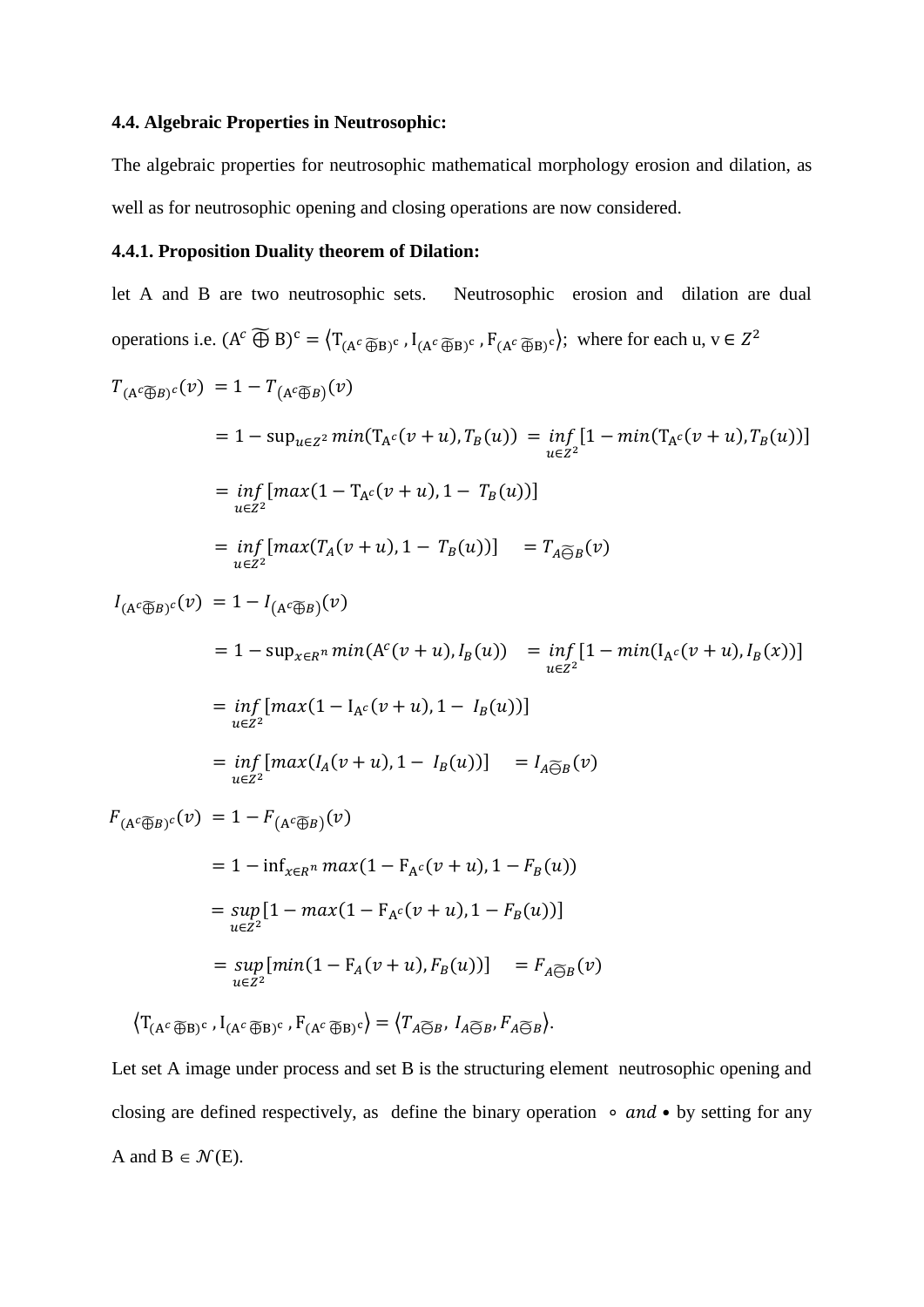# **4.4.2. Proposition the duality theorem Closing:**

let A and B are two neutrosophic sets, neutrosophic opening and neutrosophic closing are also dual operation i.e.

$$
(Ac \cdot B)c = \langle T_{(Ac \cdot B)c}, I_{(Ac \cdot B)c}, F_{(Ac \cdot B)c}\rangle, \text{ where for all } x \in X
$$
  
\n
$$
T_{(Ac \cdot B)c}(v) = 1 - T_{Ac \cdot B}(v)
$$
  
\n
$$
T_{(Ac \cdot B)c}(v) = 1 - \inf_{u \in Z2} \max \{ \sup_{z \in Rn} \min(T_{Ac}(v - u + w), T_{B(w)}), 1 - T_B(u) \}
$$
  
\n
$$
= \sup_{u \in Z2} \min \left[ 1 - \sup_{z \in Rn} \min(T_{Ac}(v - u + w), T_{B(w)}), T_B(u) \right]
$$
  
\n
$$
= \sup_{u \in Z2} \min [\inf_{z \in Rn} \max(T_{Ac}(v - u + w), 1 - T_{B(w)}), T_B(u)]
$$
  
\n
$$
= \sup_{u \in Z2} \min [\inf_{z \in Rn} \max(T_{Ac}(v - u + w), 1 - T_{B(w)}), T_B(u)] = T_{A\approx B}(v)
$$

 $I_{(A^c \cdot B)^c}(v) = 1 - I_{A^c \cdot B}(v)$ 

 $I_{(A^c \cdot B)^c}(v) = 1 - \inf_{u \in Z^2} \max \left[ \sup_{z \in R^n} \min (I_{A^c}(v - u + w), B(w)), 1 - I_B(u) \right]$ 

$$
= \sup_{u \in Z^2} \min \left[ 1 - \sup_{z \in R^n} \min \left( I_{A^c}(v - u + w), B(w) \right), I_B(u) \right]
$$
  
= 
$$
\sup_{u \in Z^2} \min \left[ \inf_{z \in R^n} \max \left( 1 - I_{A^c}(v - u + w), 1 - B(w) \right), I_B(u) \right]
$$
  
= 
$$
\sup_{u \in Z^2} \min \left[ \inf_{z \in R^n} \max \left( I_A(v - u + w), 1 - B(w) \right), I_B(u) \right] = I_{A \tilde{\circ} B}(v)
$$

 $F_{(A^c \cdot B)^c}(v) = 1 - F_{A^c \cdot B}$ 

$$
F_{(A^c \cdot B)^c}(v) = 1 - \sup_{u \in Z^2} \min \Big[ \inf_{z \in R^n} \max(1 - F_A(v - u + w), 1 - B(w)), F_B(u) \Big]
$$
  

$$
F_{(A^c \cdot B)^c}(v) = \inf_{u \in Z^2} \max \Big[ 1 - \inf_{z \in R^n} \max(1 - F_A(v - u + w), 1 - B(w)), F_B(u) \Big]
$$
  

$$
F_{(A^c \cdot B)^c}(v) = \inf_{u \in Z^2} \max \Big[ \sup_{z \in R^n} \min(1 - F_A(v - u + w), B(w)), 1 - F_B(u) \Big]
$$

 $=$   $F_{A \tilde{\circ} B}(v)$ 

.

 $\langle T_{(A^c \cdot B)^c}$  ,  $I_{(A^c \cdot B)^c}$  ,  $F_{(A^c \cdot B)^c} \rangle = \langle T_{A^c \cdot B}$ ,  $I_{A^c \cdot B}$ ,  $F_{A^c \cdot B} \rangle$ .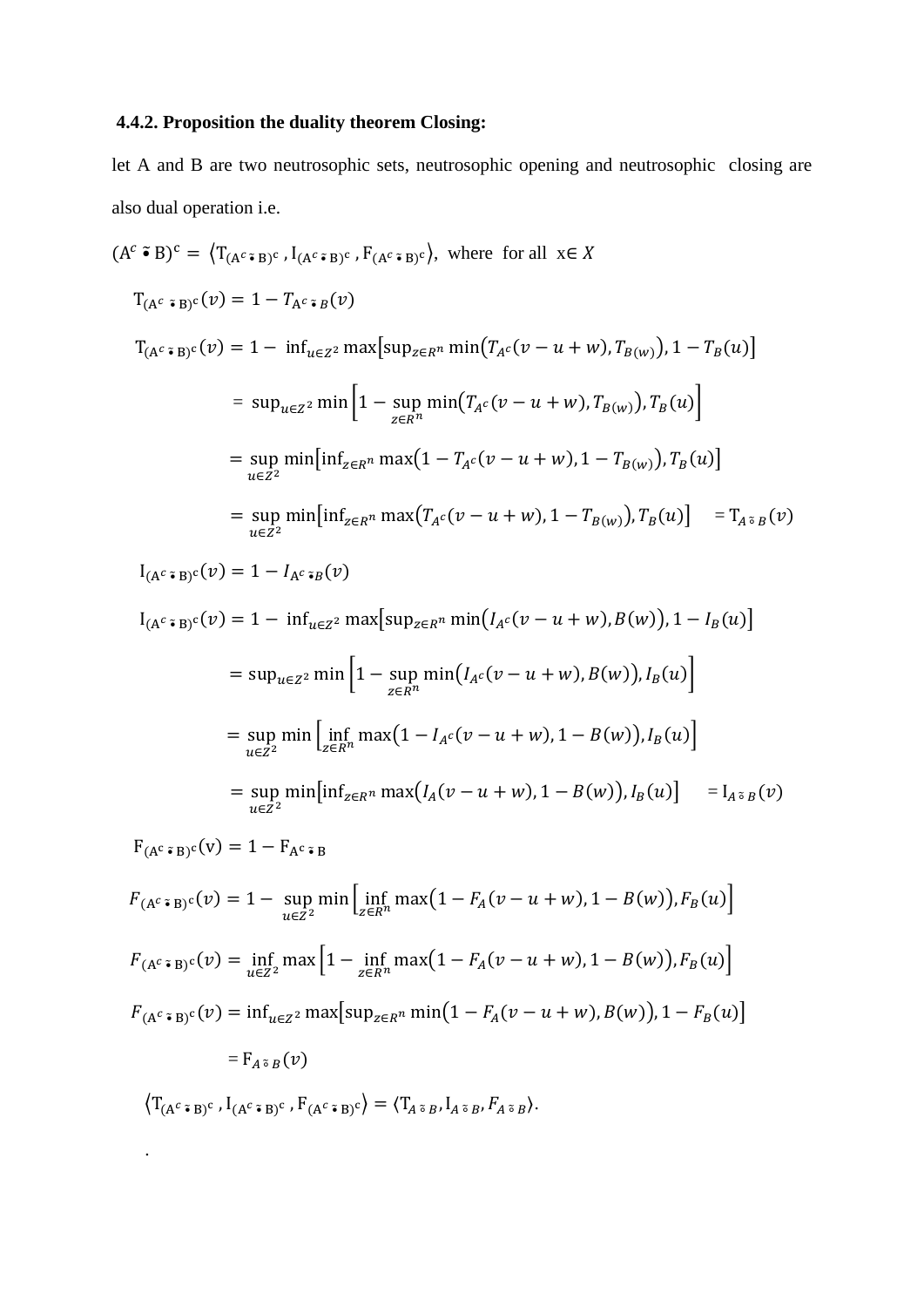**Lemma 1:** for any  $A \in \mathcal{N}(X)$ , and the neutrosophic universal set  $1_N$ , we have that  $A \widetilde{\oplus} 1_{\mathcal{N}} \subseteq A$ ,  $A \widetilde{\oplus} 1_{\mathcal{N}} = \left\langle T_{A \widetilde{\oplus} 1_{\mathcal{N}}}, I_{A \widetilde{\oplus} 1_{\mathcal{N}}}, F_{A \widetilde{\oplus} 1_{\mathcal{N}}} \right\rangle$ 

### **Proof:**

$$
T_{A \widetilde{\oplus} 1_N}(v) = \sup_{u \in Z^2} \min(T_A(v + u), 1) = \sup_{u \in Z^2} (T_A(v + x)) = T_A(v)
$$
  
\n
$$
I_{A \widetilde{\oplus} 1_N}(v) = \sup_{u \in Z^2} \min(I_A(v + u), 1) = \sup_{u \in Z^2} (I_A(v + x)) = I_A(v)
$$
  
\n
$$
F_{A \widetilde{\oplus} 1_N}(v) = \inf_{u \in Z^2} \max(1 - F_A(v + u), 1 - 0) = \underline{1}(v)
$$

$$
\langle T_A, I_A, \underline{1} \rangle \subseteq \langle T_A, I_A, F_A \rangle = A
$$

*Lemma 2:* for any  $A \in \mathcal{N}(X)$ , and the neutrosophic empty set  $0_N$ , we have that

$$
\mathbf{A} \widetilde{\oplus} \mathbf{0}_{\mathcal{N}} \subseteq A^c, \quad \mathbf{A} \widetilde{\oplus} \mathbf{0}_{\mathcal{N}} = \left\langle T_{\mathbf{A} \widetilde{\oplus} \mathbf{0}_{\mathcal{N}}}, I_{\mathbf{A} \widetilde{\oplus} \mathbf{0}_{\mathcal{N}}}, F_{A \widetilde{\oplus} \mathbf{0}_{\mathcal{N}}} \right\rangle
$$

## **Proof:**

 $T_{A\widehat{\oplus}0_{\mathcal{N}}}(v) = \sup_{u\in Z^2} min(T_A(v+u), 0)$  = <u>0(</u>*v*)  $I_{A \widetilde{\oplus} 0_N}(v) = \sup_{u \in Z^2} min(I_A(v+u), 0) = \underline{0}(v)$ 

 $F_{A\overline{\bigoplus}0_{\mathcal{N}}}(v) = \inf_{u \in Z^2} max(1 - F_A(v + u), 1 - 1) = \inf_{u \in Z^2} (1 - F_A(v + u)) = F_{A^c}(v)$ 

$$
\langle \underline{0}, \underline{0}, F_{A^c} \rangle \subseteq \langle T_{A^c}, I_{A^c}, F_{A^c} \rangle = A^c
$$

# **4.5. properties of the neutrosophic morphological operations:**

In this section, we investigate the basic properties of the neutrosophic morphological operation

(dilation, erosion, opening and closing), which we defined in §4.

### **4.5.1. properties of the neutrosophic dilation:**

#### **Proposition 1:**

The neutrosophic dilation satisfies the following properties:  $\forall A, B \in \mathcal{N}(Z^2)$ 

- *i. Commutativity:*  $A\widetilde{\oplus}B = B \widetilde{\oplus} A$
- *ii. Associativity:*  $(A \widetilde{\oplus} B) \widetilde{\oplus} C = A \widetilde{\oplus} (B \widetilde{\oplus} C)$ .
- iii. *Monotonicity: (*increasing in both arguments):

a) 
$$
A \subseteq B \implies \langle T_{A \widetilde{\oplus} C}, I_{A \widetilde{\oplus} C}, F_{A \widetilde{\oplus} C} \rangle \subseteq \langle T_{B \widetilde{\oplus} C}, I_{B \widetilde{\oplus} C}, F_{B \widetilde{\oplus} C} \rangle
$$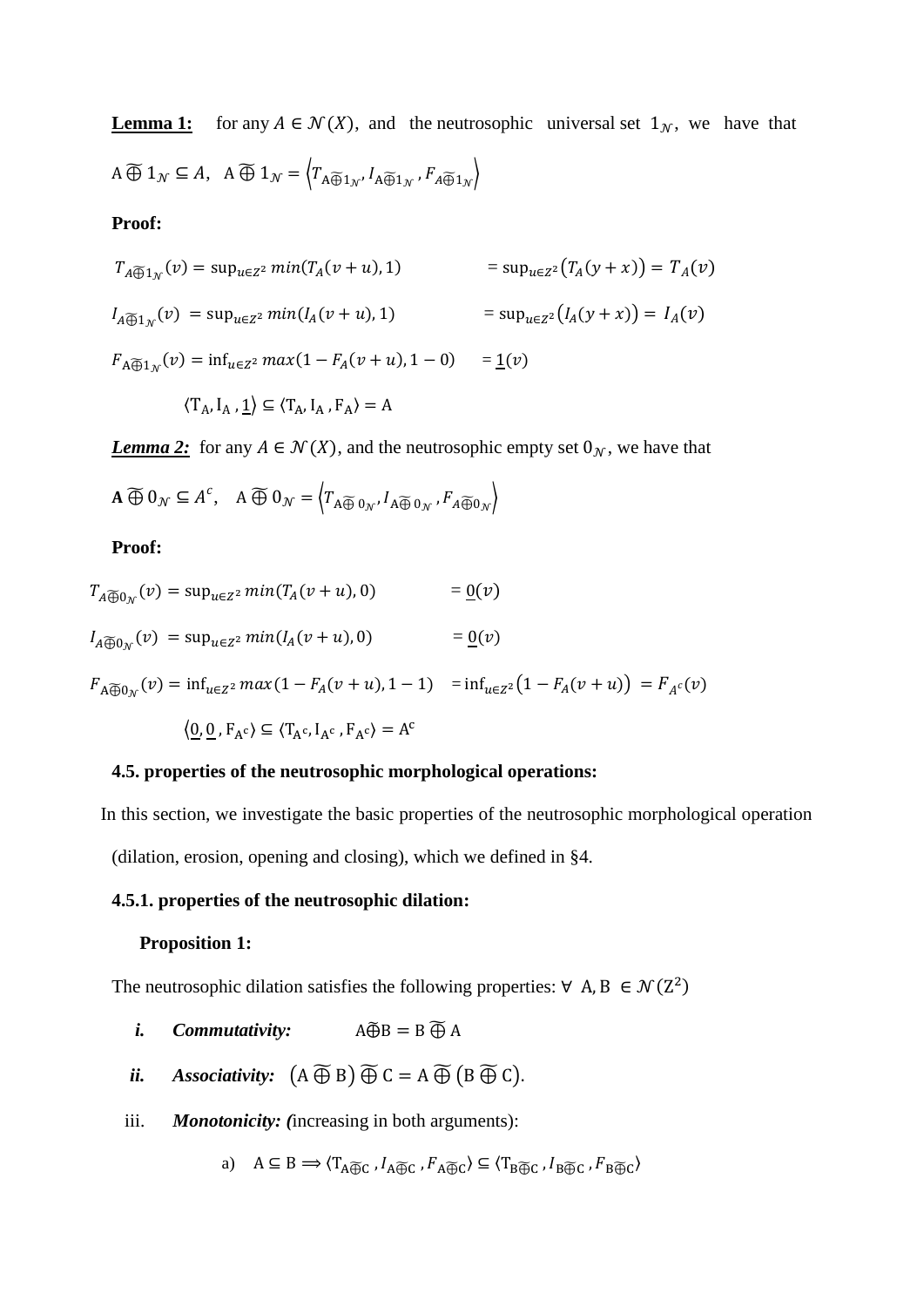$$
T_{A \overline{\oplus} C} \subseteq T_{B \overline{\oplus} C}, \quad I_{A \overline{\oplus} C} \subseteq I_{B \overline{\oplus} C} \quad and \quad F_{A \overline{\oplus} C} \supseteq F_{B \overline{\oplus} C}
$$
  
b) 
$$
A \subseteq B \implies \langle T_{C \overline{\oplus} A}, I_{C \overline{\oplus} A}, F_{C \overline{\oplus} A} \rangle \subseteq \langle T_{C \overline{\oplus} B}, I_{C \overline{\oplus} B}, F_{C \overline{\oplus} B} \rangle
$$
  

$$
T_{C \overline{\oplus} A} \subseteq T_{C \overline{\oplus} B}, \quad I_{C \overline{\oplus} A} \subseteq I_{C \overline{\oplus} B} \quad and \quad F_{C \overline{\oplus} A} \supseteq F_{C \overline{\oplus} B}
$$

**Proof***:*

*i), ii), iii)* Obvious*.*

**Proposition2:** for any family  $(A_i | i \in I)$  in  $\mathcal{N}(Z^2)$  and  $B \in \mathcal{N}(Z^2)$ 

a) 
$$
\langle T_{\bigcap_{i\in I} A_i \widetilde{\oplus} B}, I_{\bigcap_{i\in I} A_i \widetilde{\oplus} B}, F_{\bigcap_{i\in I} A_i \widetilde{\oplus} B} \rangle \subseteq \langle T_{\bigcap_{i\in I} (A_i \widetilde{\oplus} B)}, I_{\bigcap_{i\in I} (A_i \widetilde{\oplus} B)}, F_{\bigcap_{i\in I} (A_i \widetilde{\oplus} B)} \rangle
$$
  
\n $T_{\bigcap_{i\in I} A_i \widetilde{\oplus} B} \subseteq T_{\bigcap_{i\in I} (A_i \widetilde{\oplus} B)}, I_{\bigcap_{i\in I} A_i \widetilde{\oplus} B} \subseteq I_{\bigcap_{i\in I} (A_i \widetilde{\oplus} B)}$  and  $F_{\bigcap_{i\in I} A_i \widetilde{\oplus} B} \supseteq F_{\bigcup_{i\in I} (A_i \widetilde{\oplus} B)}$   
\nb)  $\langle T_{B \widetilde{\oplus}_{i\in I} A_i}, I_{B \widetilde{\oplus}_{i\in I} A_i}, F_{B \widetilde{\oplus}_{i\in I} A_i} \rangle \subseteq \langle T_{\bigcap_{i\in I} (B \widetilde{\oplus} A_i)}, I_{T_{\bigcap_{i\in I} (B \widetilde{\oplus} A_i)}} \rangle F_{T_{\bigcap_{i\in I} (B \widetilde{\oplus} A_i)}}$   
\n $T_{B \widetilde{\oplus}_{i\in I} A_i} \subseteq T_{\bigcap_{i\in I} (B \widetilde{\oplus} A_i)}, I_{B \widetilde{\oplus}_{i\in I} A_i} \subseteq I_{\bigcap_{i\in I} (B \widetilde{\oplus} A_i)}$  and  $F_{B \widetilde{\oplus}_{i\in I} A_i} \supseteq F_{\bigcup_{i\in I} (B \widetilde{\oplus} A_i)}$ 

 **Proof:** a)

 $\leq_{i\in I} \Gamma_{(A_i\widetilde{\oplus}B)}$ 

$$
\langle T_{\bigcap_{i\in I} A_i \widetilde{\bigoplus} B}, I_{\bigcap_{i\in I} A_i \widetilde{\bigoplus} B}, F_{\bigcap_{i\in I} A_i \widetilde{\bigoplus} B}\rangle \subseteq \langle T_{\bigcap_{i\in I} (A_i \widetilde{\bigoplus} B)}, I_{\bigcap_{i\in I} (A_i \widetilde{\bigoplus} B)}, F_{\bigcap_{i\in I} (A_i \widetilde{\bigoplus} B)}\rangle
$$
\n
$$
T_{\bigcap_{i\in I} A_i \widetilde{\bigoplus} B} (v) = \sup_{u \in \mathbb{Z}^n} \min \left( T_{\bigcap_{i\in I} A_i} (v+u), T_B(u) \right) = \sup_{u \in \mathbb{Z}^n} \min \left( \inf_{i\in I} T_{A_i} (v+u), T_B(u) \right)
$$
\n
$$
= \sup_{u \in \mathbb{Z}^n} \inf_{i\in I} (\min T_{A_i} (v+u), T_B(u)) \le \inf_{i\in I} \sup_{u \in \mathbb{Z}^n} (\min T_{A_i} (v+u), T_B(u))
$$

 $I_{\bigcap_{i\in I} A_i\widetilde{\bigoplus} B}(v) = \sup_{u\in Z^n} min(I_{\bigcap_{i\in I} A_i}(v+u), I_B(u))$ 

$$
= \sup_{u \in \mathbb{Z}^n} \min \left( \inf_{i \in I} I_{A_i}(v+u), I_B(u) \right) = \sup_{u \in \mathbb{Z}^n} \inf_{i \in I} (\min I_{A_i}(v+u), I_B(u))
$$
  

$$
\leq \bigcap_{i \in I} \sup_{u \in \mathbb{Z}^n} (\min I_{A_i}(v+u), I_B(u)) \leq \bigcap_{i \in I} I_{(A_i \widetilde{\oplus} B)}(v)
$$
  

$$
\leq I_{\bigcap_{i \in I} (A_i \widetilde{\oplus} B)}(v)
$$

 $(v) \leq T_{\Omega(A_i \widetilde{\oplus} B)}(v)$ 

 $F_{\bigcap_{i\in I}A_i\widetilde{\bigoplus}B}(v) = \inf_{u\in Z^n} max(1 - F_{\bigcap_{i\in I}A_i}(v+u), 1 - F_B(u))$  $= \inf_{u \in Z^n} max\left(1 - \inf_{i \in I} F_{A_i}(v + u), 1 - F_B(u)\right)$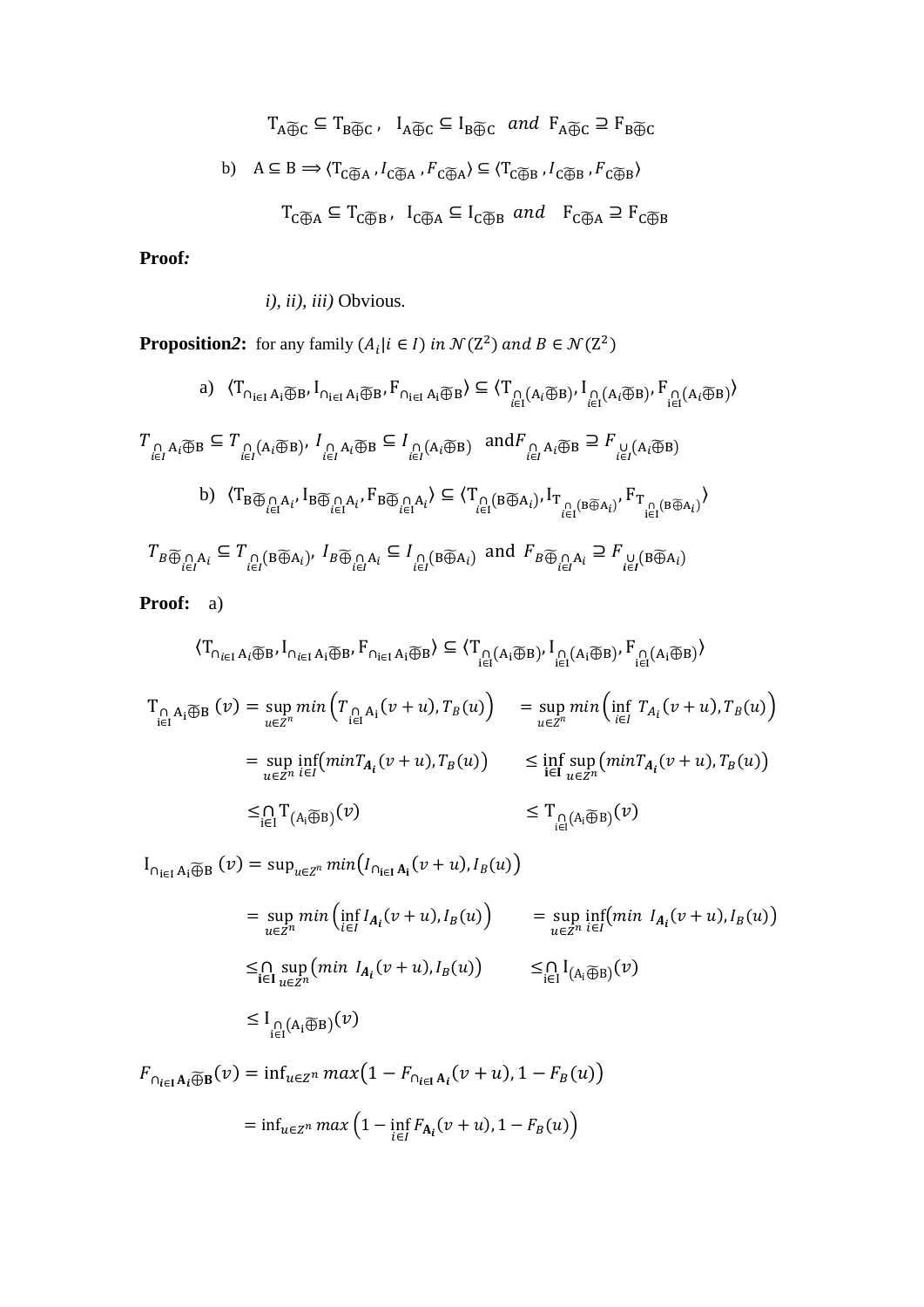$$
= \inf_{u \in Z^n} \max \left( \sup_{i \in I} \left( 1 - F_{A_i}(v + u) \right), 1 - F_B(u) \right)
$$
  
\n
$$
= \inf_{u \in Z^n} \sup_{i \in I} \left( \max F_{A_i}(v + u), 1 - F_B(u) \right)
$$
  
\n
$$
\geq \sup_{i \in I} \inf_{u \in Z^n} \left( \max F_{A_i}(v + u), 1 - F_B(u) \right)
$$
  
\n
$$
\geq \bigcup_{i \in I} \inf_{u \in Z^n} \left( \max F_{A_i}(v + u), 1 - F_B(u) \right) \geq F_{\bigcup_{i \in I} \left( A_i \widetilde{\oplus} B \right)}(v)
$$

b) The proof is Similar to a).

**Proposition 3:** for any family  $(A_i | i \in I)$  in  $\mathcal{N}(Z^2)$  and  $B \in \mathcal{N}(Z^2)$ 

a) 
$$
\langle T_{\bigcup_{i\in I} A_i \widetilde{\bigoplus} B} , I_{\bigcup_{i\in I} A_i \widetilde{\bigoplus} B} , F_{\bigcup_{i\in I} A_i \widetilde{\bigoplus} B} \rangle \supseteq \langle T_{\bigcup_{i\in I} (A_i \widetilde{\bigoplus} B)} , I_{\bigcup_{i\in I} (A_i \widetilde{\bigoplus} B)} , F_{\bigcup_{i\in I} (A_i \widetilde{\bigoplus} B)} \rangle
$$
  
\n
$$
T_{\bigcup_{i\in I} A_i \widetilde{\bigoplus} B} \supseteq T_{\bigcup_{i\in I} (A_i \widetilde{\bigoplus} B)} , I_{\bigcup_{i\in I} A_i \widetilde{\bigoplus} B} \supseteq I_{\bigcup_{i\in I} (A_i \widetilde{\bigoplus} B)} \text{and } F_{\bigcup_{i\in I} A_i \widetilde{\bigoplus} B} \subseteq F_{\bigcap_{i\in I} (A_i \widetilde{\bigoplus} B)}
$$
  
\nb)  $\langle T_B \widetilde{\bigoplus}_{i\in I} A_i, I_B \widetilde{\bigoplus}_{i\in I} A_i, F_B \widetilde{\bigoplus}_{i\in I} A_i \rangle \supseteq \langle T_{\bigcup_{i\in I} (A_i \widetilde{\bigoplus} B)} , I_{\bigcup_{i\in I} (A_i \widetilde{\bigoplus} B)} , F_{\bigcup_{i\in I} (A_i \widetilde{\bigoplus} B)} \rangle$   
\n
$$
T_B \widetilde{\bigoplus}_{i\in I} A_i \supseteq T_{\bigcup_{i\in I} (A_i \widetilde{\bigoplus} B)} , I_B \widetilde{\bigoplus}_{i\in I} A_i \supseteq I_{\bigcup_{i\in I} (A_i \widetilde{\bigoplus} B)} \text{ and } F_B \widetilde{\bigoplus}_{i\in I} A_i \subseteq F_{\bigcap_{i\in I} (A_i \widetilde{\bigoplus} B)}
$$

**Proof***: b)*

$$
\langle T_{B} \overline{\bigoplus}_{i \in I} I_{i} \cdot I_{B} \overline{\bigoplus}_{i \in I} I_{i} \cdot F_{B} \overline{\bigoplus}_{i \in I} I_{i} \rangle \supseteq \langle T_{\bigcup_{i \in I} (\text{B} \overline{\bigoplus}_{A_{i}})} \cdot I_{\bigcup_{i \in I} (\text{B} \overline{\bigoplus}_{A_{i}})} \cdot F_{\bigcup_{i \in I} (\text{B} \overline{\bigoplus}_{A_{i}})} \rangle
$$
\n
$$
T_{B} \overline{\bigoplus}_{i \in I} I_{i} (v) = \sup_{u \in \mathbb{Z}^{n}} \min \Big( T_{B}(v+u), T_{\bigcup_{i \in I} A_{i}}(u) \Big) = \sup_{u \in \mathbb{Z}^{n}} \min \Big( T_{B}(v+u), \sup_{i \in I} T_{A_{i}}(u) \Big)
$$
\n
$$
\geq \sup_{u \in \mathbb{Z}^{n}} \Big( \sup_{i \in I} \min T_{B}(v+u), T_{A_{i}}(u) \Big) \geq \bigcup_{i \in I} \Big( \sup_{u \in \mathbb{Z}^{n}} \min T_{B}(v+u), T_{A_{i}}(u) \Big)
$$
\n
$$
\geq \bigcup_{i \in I} T_{\bigoplus_{i \in I} A_{i}}(v+u) \qquad \geq T_{\bigcup_{i \in I} (\text{B} \overline{\bigoplus}_{A_{i}})}(v)
$$
\n
$$
I_{B} \overline{\bigoplus}_{i \in I} I_{i} (v) = \sup_{u \in \mathbb{Z}^{2}} \min \Big( I_{B}(v+u), I_{\bigcup_{i \in I} A_{i}}(u) \Big) = \sup_{u \in \mathbb{Z}^{2}} \min \Big( I_{B}(v+u), \sup_{i \in I} I_{A_{i}}(u) \Big)
$$
\n
$$
\geq \sup_{u \in \mathbb{Z}^{2}} \Big( \sup_{i \in I} \min I_{A_{i}}(v+u), I_{A_{i}}(u) \Big) \geq \bigcup_{i \in I} \Big( \sup_{u \in \mathbb{Z}^{2}} \min I_{A_{i}}(v+u), I_{A_{i}}(u) \Big)
$$
\n
$$
I_{\bigcup_{i \in
$$

$$
= \inf_{u \in \mathbb{Z}^n} max \left( 1 - F_{\mathbf{B}}(v+u), 1 - \sup_{i \in I} F_{A_i}(u) \right)
$$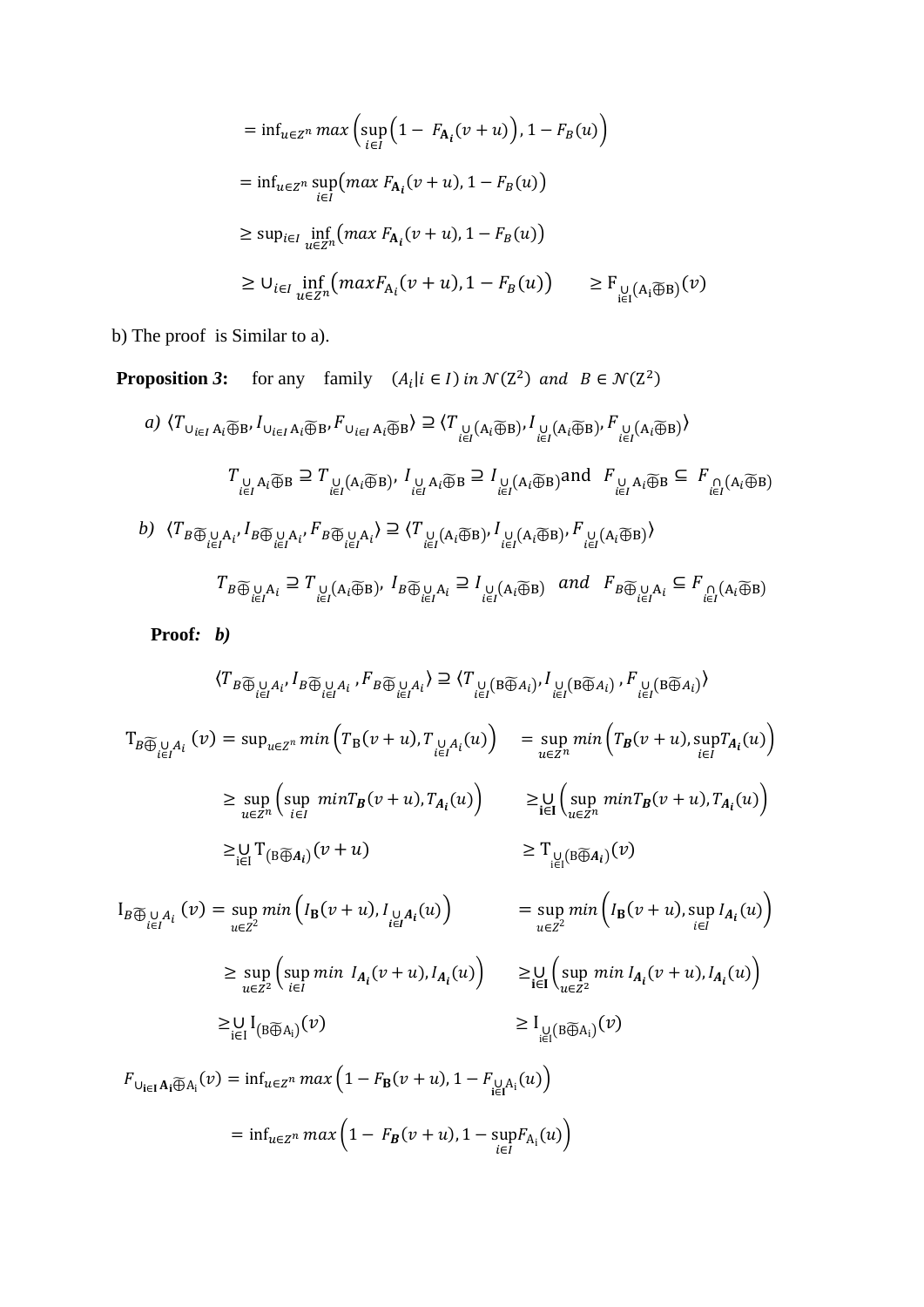$$
= \inf_{u \in Z^n} \max\left(1 - F_B(v+u), \inf_{i \in I} (1 - F_{A_i}(u))\right)
$$
  
\n
$$
\leq \inf_{u \in Z^n} \left(\inf_{i \in I} \max\left(1 - F_B(v+u), 1 - F_{A_i}(u)\right)\right)
$$
  
\n
$$
\leq \inf_{i \in I} \inf_{u \in Z^n} \left(\max\left(1 - F_B(v+u), 1 - F_{A_i}(u)\right)\right)
$$
  
\n
$$
\leq \bigcap_{i \in I} \inf_{u \in Z^n} \max\left(1 - F_B(v+u), 1 - F_{A_i}(u)\right) \leq F_{\bigcap_{i \in I} (B \widetilde{\bigoplus} A_i)}(v)
$$

a) The proof is Similar to b).

# **4.5.2. Proposition** (properties of the neutrosophic erosion)*:*

# **Proposition 1:**

The neutrosophic erosion satisfies the Monotonicity,  $\forall A, B, C \in \mathcal{N}(Z^2)$ .

a) 
$$
A \subseteq B \implies \langle T_{A \widetilde{\ominus} C}, I_{A \widetilde{\ominus} C}, F_{A \widetilde{\ominus} C} \rangle \subseteq \langle T_{B \widetilde{\ominus} C}, I_{B \widetilde{\ominus} C}, F_{B \widetilde{\ominus} C} \rangle
$$
  
\n $T_{A \widetilde{\ominus} C} \subseteq T_{B \widetilde{\ominus} C}$ ,  $I_{A \widetilde{\ominus} C} \subseteq I_{B \widetilde{\ominus} C}$  and  $F_{A \widetilde{\ominus} C} \supseteq F_{B \widetilde{\ominus} C}$   
\nb)  $A \subseteq B \implies \langle T_{C \widetilde{\ominus} A}, I_{C \widetilde{\ominus} A}, F_{C \widetilde{\ominus} A} \rangle \supseteq \langle T_{C \widetilde{\ominus} B}, I_{C \widetilde{\ominus} B}, F_{C \widetilde{\ominus} B} \rangle$   
\n $T_{C \widetilde{\ominus} A} \supseteq T_{C \widetilde{\ominus} B}$ ,  $I_{C \widetilde{\ominus} A} \supseteq I_{C \widetilde{\ominus} B}$  and  $F_{C \widetilde{\ominus} A} \subseteq F_{C \widetilde{\ominus} B}$ 

Note that: dislike the dilation operator, the erosion does not satisfy commutativity and associativity.

# **Proposition 2:**

for any family  $(A_i | i \in I)$  in  $\mathcal{N}(Z^2)$  and  $B \in \mathcal{N}(Z^2)$ 

a) 
$$
\langle T_{\bigcap_{i\in I} A_i \widetilde{\ominus} B}, I_{\bigcap_{i\in I} A_i \widetilde{\ominus} B}, F_{\bigcap_{i\in I} A_i \widetilde{\ominus} B}\rangle \subseteq \langle T_{\bigcap_{i\in I} (A_i \widetilde{\ominus} B)}, I_{\bigcap_{i\in I} (A_i \widetilde{\ominus} B)}, F_{\bigcap_{i\in I} (A_i \widetilde{\ominus} B)}\rangle
$$
  
\n $T_{\bigcap_{i\in I} A_i \widetilde{\ominus} B} \subseteq T_{\bigcap_{i\in I} (A_i \widetilde{\ominus} B)}, I_{\bigcap_{i\in I} A_i \widetilde{\ominus} B} \subseteq I_{\bigcap_{i\in I} (A_i \widetilde{\ominus} B)}$  and  $F_{\bigcap_{i\in I} A_i \widetilde{\ominus} B} \supseteq F_{\bigcup_{i\in I} (A_i \widetilde{\ominus} B)}$   
\nb)  $\langle T_{B \widetilde{\ominus}_{i\in I} A_i}, I_{B \widetilde{\ominus}_{i\in I} A_i} F_{B \widetilde{\ominus}_{i\in I} A_i} \rangle \supseteq \langle T_{\bigcap_{i\in I} (B \widetilde{\ominus} A_i)}, I_{\bigcap_{i\in I} (B \widetilde{\ominus} A_i)}, F_{\bigcap_{i\in I} (B \widetilde{\ominus} A_i)}\rangle$   
\n $T_{B \widetilde{\oplus}_{i\in I} A_i} \supseteq T_{\bigcup_{i\in I} (B \widetilde{\oplus} A_i)}, I_{B \widetilde{\oplus}_{i\in I} A_i} \supseteq I_{\bigcup_{i\in I} (B \widetilde{\oplus} A_i)}$  and  $F_{B \widetilde{\oplus}_{i\in I} A_i} \subseteq F_{\bigcap_{i\in I} (B \widetilde{\oplus} A_i)}$ 

**Proof:** a)

$$
\langle T_{\underset{i\in I}{\cap}A_i\widetilde{\ominus} B}, I_{\underset{i\in I}{\cap}A_i\widetilde{\ominus} B}, F_{\underset{i\in I}{\cap}A_i\widetilde{\ominus} B}\rangle\subseteq \langle T_{\underset{i\in I}{\cap}(A_i\widetilde{\ominus} B)}, I_{\underset{i\in I}{\cap}(A_i\widetilde{\ominus} B)}, F_{\underset{i\in I}{\cap}(A_i\widetilde{\ominus} B)}\rangle
$$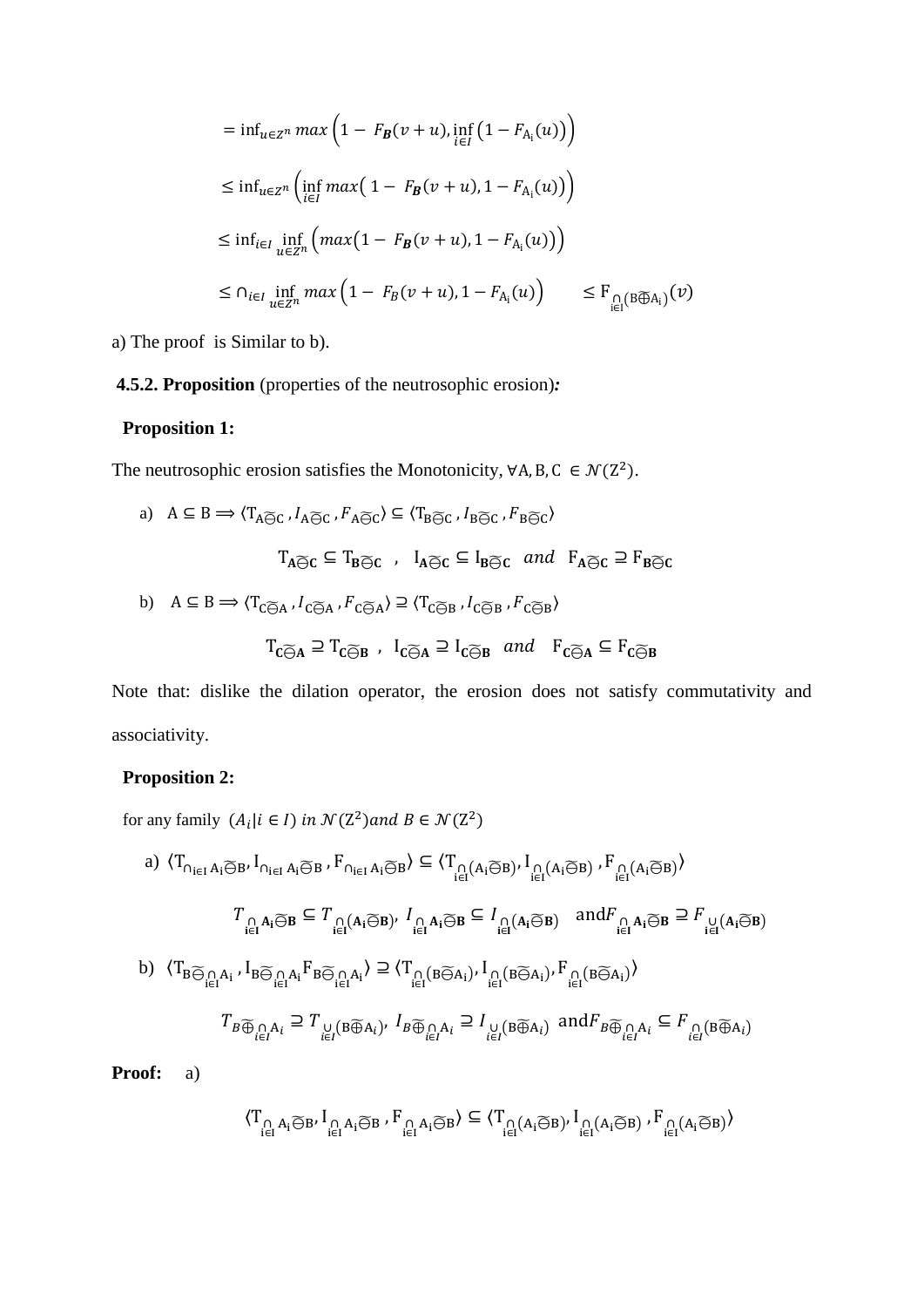$$
T_{\bigcap_{i\in I} A_i \widetilde{\Theta} B}(v) = \inf_{u\in Z^n} \max\left(T_{\bigcap_{i\in I} A_i}(v+u), 1 - T_B(u)\right)
$$
  
\n
$$
= \inf_{u\in Z^n} \max\left(\inf_{i\in I} T_{A_i}(v+u), 1 - T_B(u)\right)
$$
  
\n
$$
\leq \inf_{u\in Z^n} \inf_{i\in I} (\max T_{A_i}(v+u), 1 - T_B(u))
$$
  
\n
$$
\leq \bigcap_{i\in I} \inf_{u\in Z^n} (\max T_{A_i}(v+u), 1 - T_B(u))
$$
  
\n
$$
= \bigcap_{i\in I} \inf_{u\in Z^n} (\max T_{A_i}(v+u), 1 - T_B(u))
$$
  
\n
$$
= \inf_{u\in Z^n} \max\left(\min_{i\in I} I_{A_i}(v+u), 1 - I_B(u)\right)
$$
  
\n
$$
\leq \inf_{u\in Z^n} \min_{i\in I} (\max I_{A_i}(v+u), 1 - I_B(u))
$$
  
\n
$$
\leq \inf_{i\in I} \min_{u\in Z^n} (\max I_{A_i}(v+u), 1 - I_B(u))
$$
  
\n
$$
\leq \inf_{i\in I} (\max T_{A_i}(v+u), 1 - I_B(u))
$$
  
\n
$$
= \sup_{u\in Z^n} (\max T_{A_i}(v+u), 1 - I_B(u))
$$
  
\n
$$
= \sup_{u\in Z^n} (\max T_{A_i}(v+u), 1 - I_B(u))
$$
  
\n
$$
= \sup_{u\in Z^n} \min\left(1 - \inf_{i\in I} F_{A_i}(v+u), F_B(u)\right)
$$
  
\n
$$
= \sup_{u\in Z^n} \min\left(\sup_{i\in I} (1 - F_{A_i}(v+u), F_B(u))\right)
$$
  
\n
$$
\geq \sup_{u\in Z^n} (\min T - F_{A_i}(v+u), F_B(u))
$$
  
\n
$$
\geq U_{i\in I} \sup_{u\in Z^n} (\min T - F_{A_i}(v+u), F_B(u))
$$
  
\n
$$
\geq U_{i\in I} \sup_{u\in Z^n} (\min T - F_{A
$$

b) The proof is Similar to a).

**Proposition 3:** for any family  $(A_i | i \in I)$  in  $\mathcal{N}(Z^2)$  and  $B \in \mathcal{N}(Z^2)$ 

a) 
$$
\langle T_{\bigcup_{i\in I} A_i \widetilde{\Theta} B}, I_{\bigcup_{i\in I} A_i \widetilde{\Theta} B}, F_{\bigcup_{i\in I} A_i \widetilde{\Theta} B}\rangle \supseteq \langle T_{\bigcup_{i\in I} (A_i \widetilde{\Theta} B)}, I_{\bigcup_{i\in I} (A_i \widetilde{\Theta} B)}, F_{\bigcup_{i\in I} (A_i \widetilde{\Theta} B)}\rangle
$$
  
\n $T_{\bigcup_{i\in I} A_i \widetilde{\Theta} B} \supseteq T_{\bigcup_{i\in I} (A_i \widetilde{\Theta} B)}, I_{\bigcup_{i\in I} A_i \widetilde{\Theta} B} \supseteq I_{\bigcup_{i\in I} (A_i \widetilde{\Theta} B)} \text{and} F_{\bigcup_{i\in I} A_i \widetilde{\Theta} B} \subseteq F_{\bigcap_{i\in I} (A_i \widetilde{\Theta} B)}$   
\nb)  $\langle T_{B \widetilde{\Theta}} \bigcup_{i\in I} A_{i}, I_{B \widetilde{\Theta}} \bigcup_{i\in I} A_i, F_{B \widetilde{\Theta}} \bigcup_{i\in I} A_i \rangle \subseteq \langle T_{\bigcup_{i\in I} (B \widetilde{\Theta} A_i)}, I_{\bigcup_{i\in I} (B \widetilde{\Theta} A_i)}, F_{\bigcup_{i\in I} (B \widetilde{\Theta} A_i)}\rangle$   
\n $T_{B \widetilde{\Theta}} \bigcup_{i\in I} A_i \subseteq T_{\bigcap_{i\in I} (B \widetilde{\Theta} A_i)}, I_B \widetilde{\Theta} \bigcup_{i\in I} A_i \subseteq I_{\bigcap_{i\in I} (B \widetilde{\Theta} A_i)} \text{ and } F_{B \widetilde{\Theta}} \bigcup_{i\in I} A_i \supseteq F_{\bigcup_{i\in I} (B \widetilde{\Theta} A_i)}$ 

**Proof : a)**

$$
\langle T_{\underset{i\in I}{\cup}A_i\widetilde{\ominus}B}, I_{\underset{i\in I}{\cup}A_i\widetilde{\ominus}B}, F_{\underset{i\in I}{\cup}A_i\widetilde{\ominus}B}\rangle \supseteq \langle T_{\underset{i\in I}{\cup}(A_i\widetilde{\ominus}B)}, I_{\underset{i\in I}{\cup}(A_i\widetilde{\ominus}B)}, F_{\underset{i\in I}{\cup}(A_i\widetilde{\ominus}B)}\rangle
$$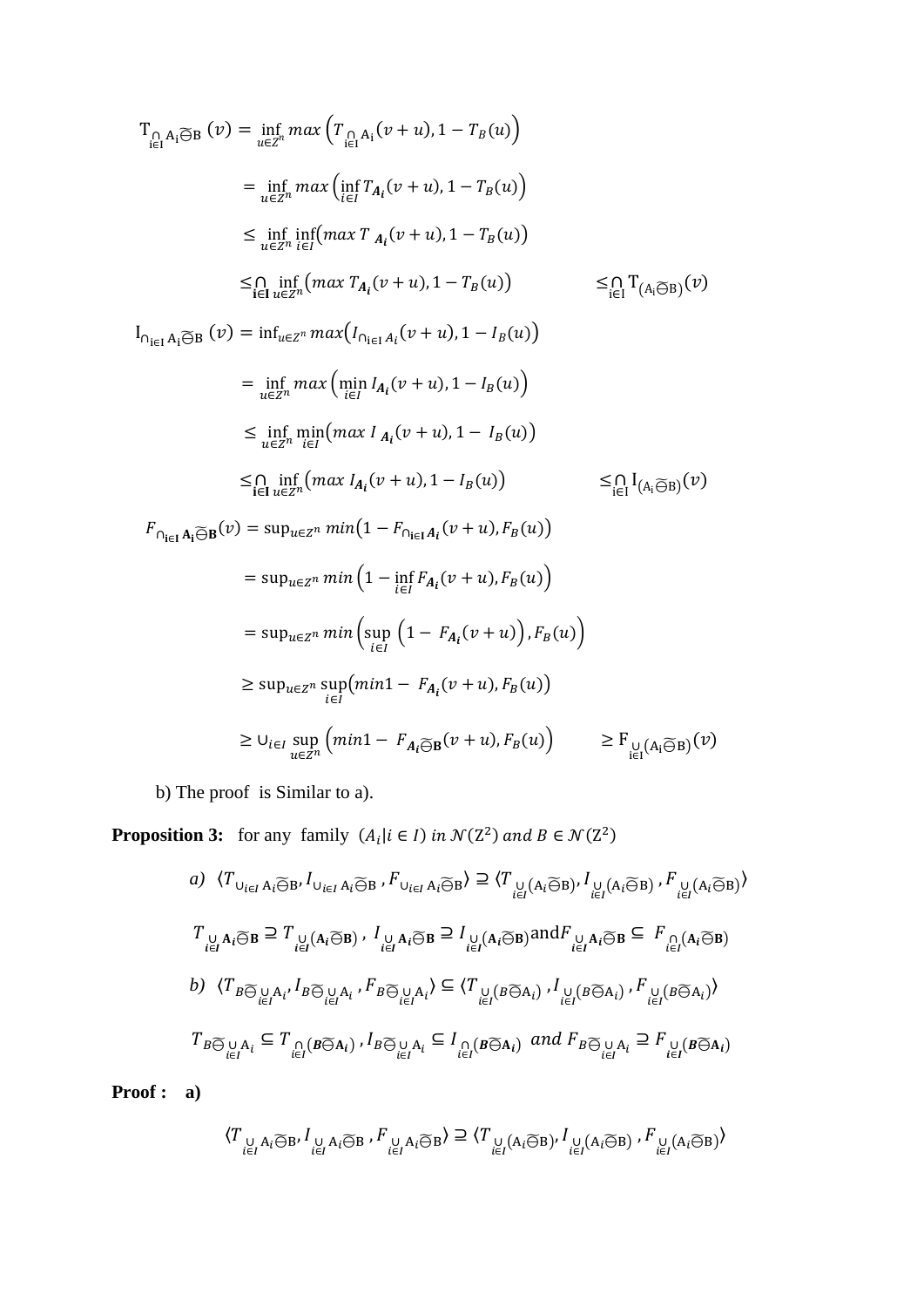$$
T_{\bigcup_{i\in I} A_i \widetilde{\ominus} B}(v) = \inf_{u\in Z^n} \max\left(T_{\bigcup_{i\in I} A_i}(v+u), T_B(u)\right)
$$
  
\n
$$
= \inf_{u\in Z^n} \max\left(\sup_{i\in I} T_{A_i}(v+u), T_B(u)\right) = \inf_{u\in Z^n} \sup_{i\in I} (\max T_{A_i}(v+u), T_B(u))
$$
  
\n
$$
\geq \bigcup_{i\in I} \inf_{u\in Z^n} (\max T_{A_i}(v+u), T_B(u)) \geq \bigcup_{i\in I} T_{(A_i \widetilde{\ominus} B)}(v)
$$
  
\n
$$
\geq T_{\bigcup_{i\in I} (A_i \widetilde{\ominus} B)}(v)
$$
  
\n
$$
I_{\bigcup_{i\in I} A_i \widetilde{\ominus} B}(v) = \inf_{u\in Z^n} \max\left(I_{\bigcup_{i\in I} A_i}(v+u), I_B(u)\right)
$$
  
\n
$$
= \inf_{u\in Z^n} \max\left(\sup_{i\in I} I_{A_i}(v+u), I_B(u)\right) = \inf_{u\in Z^n} \sup_{i\in I} (\max I_{A_i}(v+u), I_B(u))
$$
  
\n
$$
\geq \bigcup_{i\in I} \inf_{u\in Z^n} (\max I_{A_i}(v+u), I_B(u)) \geq \bigcup_{i\in I} I_{(A_i \widetilde{\ominus} B)}(v)
$$
  
\n
$$
\geq I_{\bigcup_{i\in I} (A_i \widetilde{\ominus} B)}(v)
$$

 $F_{\bigcup_{i\in I} A_i \widetilde{\ominus} B}(v) = \sup_{u\in Z^n} min(1 - F_{\bigcup_{i\in I} A_i}(v+u), F_B(u))$  $= \sup_{u \in Z^n} min\left(1 - \sup_{u \in Z^n}$ sup  $F_{A_i}(v+u)$ ,  $F_B(u)$ )  $= \sup_{u \in \mathbb{Z}^n} min\left(\inf_{i \in I} \left(1 - F_{A_i}(v+u)\right), F_B(u)\right)$  $= \sup_{u \in \mathbb{Z}^n} \inf_{i \in I} (min \ 1 - F_{A_i}(v + u), F_B(u))$  $\leq \inf_{u \in \mathbb{Z}^n} \sup_{u \in \mathbb{Z}^n} (min1 - F_{A_i}(v + u), F_B(u))$  $\leq \bigcap_{i \in I} \sup_{u \in \mathbb{Z}^n} \left( \min \, 1 - F_{A_i \widetilde{\ominus} B}(v + u), F_B(u) \right) \leq F_{\bigcap \limits_{i \in I} \left( A_i \widetilde{\ominus} B \right)}(v)$ 

b) The proof is Similar to a).

## **4.5.3. Proposition** (properties of the neutrosophic closing)*:*

The neutrosophic closing satisfies the following properties

**Proposition 1:** The neutrosophic closing satisfies:

the Monotonicity,  $\forall A, B, C \in \mathcal{N}(Z^2)$  $A \subseteq B \Longrightarrow \langle T_{A\tilde{\bullet}C} , I_{A\tilde{\bullet}C} , F_{A\tilde{\bullet}C} \rangle \subseteq \langle T_{B\tilde{\bullet}C} , I_{B\tilde{\bullet}C} , F_{B\tilde{\bullet}C} \rangle$  $\mathbf{T}_{A\tilde{\bullet}\mathsf{C}}\subseteq\mathbf{T}_{\mathsf{B}\tilde{\bullet}\mathsf{C}}\;\;,\;\;\mathbf{I}_{A\tilde{\bullet}\mathsf{C}}\subseteq\mathbf{I}_{\mathsf{B}\tilde{\bullet}\mathsf{C}}\;\;and\;\;\mathbf{F}_{A\tilde{\bullet}\mathsf{C}}\supseteq\mathbf{F}_{\mathsf{B}\tilde{\bullet}\mathsf{C}}$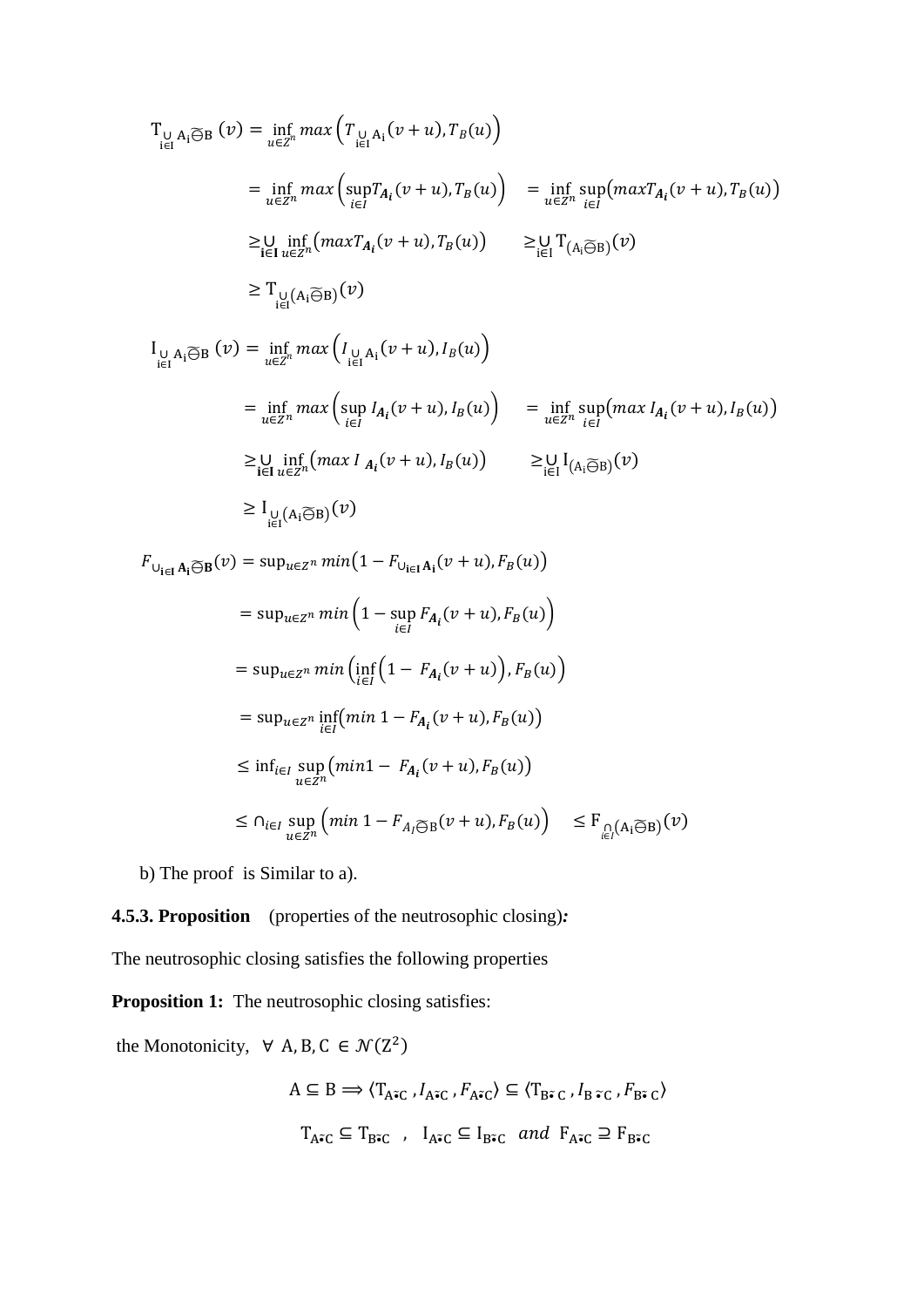**Proposition 2:** for any family  $(A_i | i \in I)$  in  $\mathcal{N}(Z^2)$  and  $B \in \mathcal{N}(Z^2)$ 

$$
\langle T_{\underset{i\in I}{\cap}A_{i}\tilde{\bullet}B}, I_{\underset{i\in I}{\cap}A_{i}\tilde{\bullet}B}, F_{\underset{i\in I}{\cap}A_{i}\tilde{\bullet}B} \rangle \subseteq \langle T_{\underset{i\in I}{\cap}(A_{i}\tilde{\bullet}B)}, I_{\underset{i\in I}{\cap}(A_{i}\tilde{\bullet}B)}, F_{\underset{i\in I}{\cap}(A_{i}\tilde{\bullet}B)} \rangle
$$
  

$$
T_{\underset{i\in I}{\cap}A_{i}\tilde{\bullet}B} \subseteq T_{\underset{i\in I}{\cap}(A_{i}\tilde{\bullet}B)}, I_{\underset{i\in I}{\cap}A_{i}\tilde{\bullet}B} \subseteq I_{\underset{i\in I}{\cap}(A_{i}\tilde{\bullet}B)} \text{ and } F_{\underset{i\in I}{\cap}A_{i}\tilde{\bullet}B} \supseteq F_{\underset{i\in I}{\cup}(A_{i}\tilde{\bullet}B)}
$$

**Proposition 3:** for any family  $(A_i | i \in I)$  in  $\mathcal{N}(Z^2)$  and  $B \in \mathcal{N}(Z^2)$ 

$$
\langle T_{\bigcup_{i\in I}A_i\tilde{\bullet}B}, I_{\bigcup_{i\in I}A_i\tilde{\bullet}B}, F_{\bigcup_{i\in I}A_i\tilde{\bullet}B} \rangle \supseteq \langle T_{\bigcup_{i\in I}(A_i\tilde{\bullet}B)}, I_{\bigcup_{i\in I}(A_i\tilde{\bullet}B)}, F_{\bigcup_{i\in I}(A_i\tilde{\bullet}B)} \rangle
$$
  

$$
T_{\bigcup_{i\in I}A_i\tilde{\bullet}B} \supseteq T_{\bigcup_{i\in I}(A_i\tilde{\bullet}B)}, I_{\bigcup_{i\in I}A_i\tilde{\bullet}B} \supseteq I_{\bigcup_{i\in I}(A_i\tilde{\bullet}B)} \text{ and } F_{\bigcup_{i\in I}A_i\tilde{\bullet}B} \subseteq F_{\bigcap_{i\in I}(A_i\tilde{\bullet}B)}
$$

**Proof:** Is similar to the procedure used to prove the propositions given in §4.7.1 and §4.7.2.

**4.5.4. Proposition** (properties of the neutrosophic opening)*:*

The neutrosophic opening satisfies the following properties

**Proposition 1:** The neutrosophic opening satisfies:

the Monotonicity:  $\forall$  A, B, C  $\in \mathcal{N}(Z^2)$ 

$$
A \subseteq B \implies \langle T_{A \tilde{\sigma} C}, I_{A \tilde{\sigma} C}, F_{A \tilde{\sigma} C} \rangle \subseteq \langle T_{B \tilde{\sigma} C}, I_{B \tilde{\sigma} C}, F_{B \tilde{\sigma} C} \rangle
$$
  

$$
T_{A \tilde{\sigma} C} \subseteq T_{B \tilde{\sigma} C}, \quad I_{A \tilde{\sigma} C} \subseteq I_{B \tilde{\sigma} C} \text{ and } F_{A \tilde{\sigma} C} \supseteq F_{B \tilde{\sigma} C}
$$

**Proposition 2:** for any family  $(A_i | i \in I)$  in  $\mathcal{N}(Z^2)$  and  $B \in \mathcal{N}(Z^2)$ 

$$
\langle T_{\underset{i\in I}{\cap}A_{i}\tilde{\sigma}B}, I_{\underset{i\in I}{\cap}A_{i}\tilde{\sigma}B}, F_{\underset{i\in I}{\cap}A_{i}\tilde{\sigma}B} \rangle \subseteq \langle T_{\underset{i\in I}{\cap}(A_{i}\tilde{\sigma}B)}, I_{\underset{i\in I}{\cap}(A_{i}\tilde{\sigma}B)}, F_{\underset{i\in I}{\cap}(A_{i}\tilde{\sigma}B)} \rangle
$$
  

$$
T_{\underset{i\in I}{\cap}A_{i}\tilde{\sigma}B} \subseteq T_{\underset{i\in I}{\cap}(A_{i}\tilde{\sigma}B)}, I_{\underset{i\in I}{\cap}A_{i}\tilde{\sigma}B} \subseteq I_{\underset{i\in I}{\cap}(A_{i}\tilde{\sigma}B)} \text{ and } F_{\underset{i\in I}{\cap}A_{i}\tilde{\sigma}B} \supseteq F_{\underset{i\in I}{\cup}(A_{i}\tilde{\sigma}B)}
$$

**Proposition 3:** for any family  $(A_i | i \in I)$  in  $\mathcal{N}(Z^2)$  and  $B \in \mathcal{N}(Z^2)$ 

$$
\langle T_{\bigcup_{i\in I}A_i\tilde{\sigma}B}, I_{\bigcup_{i\in I}A_i\tilde{\sigma}B}, F_{\bigcup_{i\in I}A_i\tilde{\sigma}B}\rangle \supseteq \langle T_{\bigcup_{i\in I}(A_i\tilde{\sigma}B)}, I_{\bigcup_{i\in I}(A_i\tilde{\sigma}B)}, F_{\bigcup_{i\in I}(A_i\tilde{\sigma}B)}\rangle
$$
  

$$
T_{\bigcup_{i\in I}A_i\tilde{\sigma}B} \supseteq T_{\bigcup_{i\in I}(A_i\tilde{\sigma}B)}, I_{\bigcup_{i\in I}A_i\tilde{\sigma}B} \supseteq I_{\bigcup_{i\in I}(A_i\tilde{\sigma}B)} \text{and} F_{\bigcup_{i\in I}A_i\tilde{\sigma}B} \subseteq F_{\bigcap_{i\in I}(A_i\tilde{\sigma}B)}
$$

**Proof** Is similar to the procedure used to prove the propositions given in §4.7.1 and §4.7.2.

# **5. Conclusion:**

In this paper, our aim was to establish a foundation for what we called, Neutrosophic Mathematical Morphology. Itis a new approach to Mathematical Morphology based on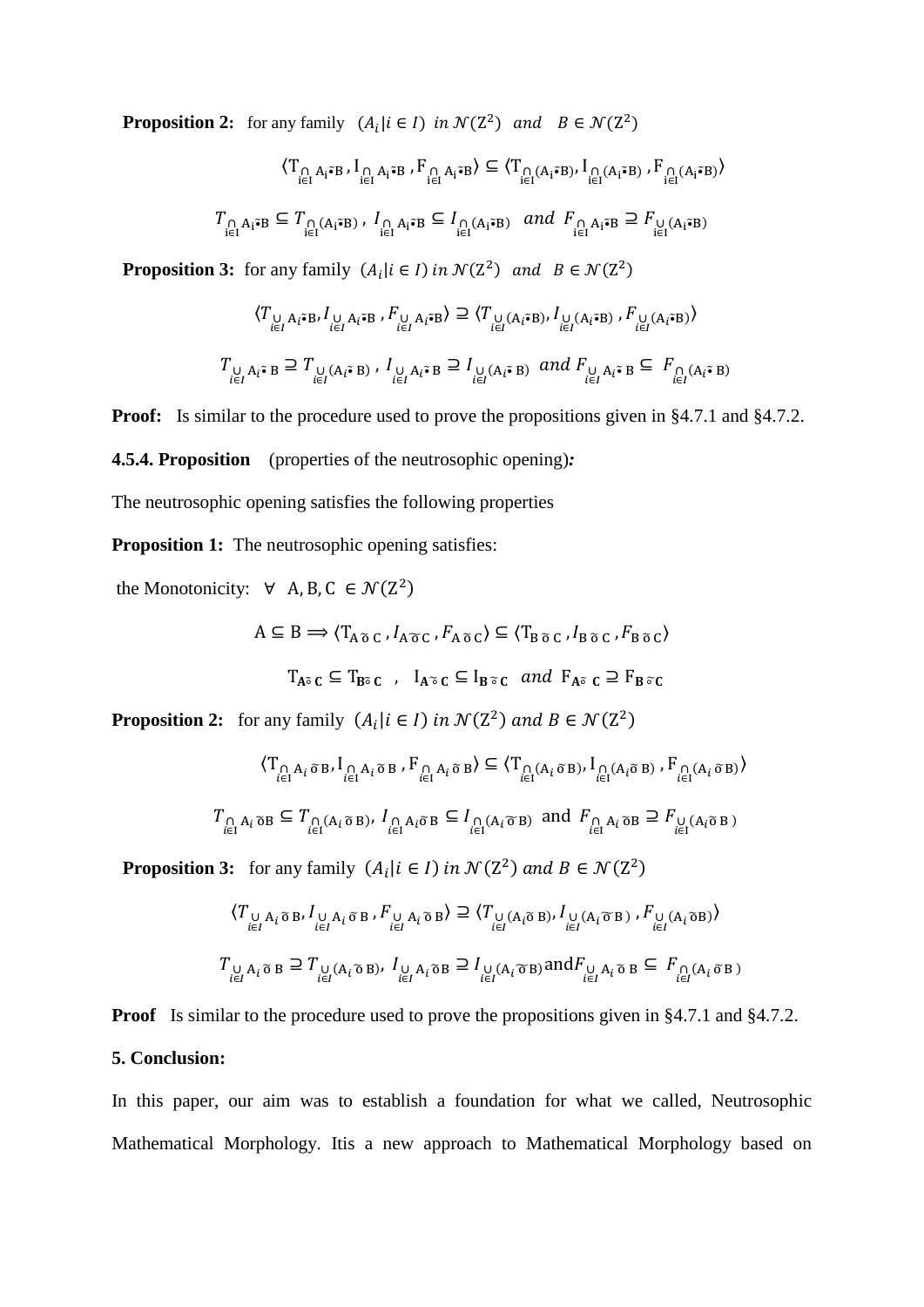neutrosophic set theory. Several basic definitions for neutrosophic morphological operations were extracted and a study of its algebraic properties was presented. In addition, we were able to prove that neutrosophic morphological operations inherit properties and restrictions of fuzzy mathematical morphology. In future, we plane to apply the introduced concepts in Image Processing. For instance, Image Smoothing, Enhancement and Retrieval, as well as in medical imaging.

## **REFERENCES:**

- <span id="page-21-7"></span>**1.** Alblowi, S. A., Salama, A.A. and Eisa, M. "New Concepts of Neutrosophic Sets" International Journal of Mathematics and Computer Applications Research (IJMCAR),Vol. 4, Issue 1, pp. 59-6 (2014).
- <span id="page-21-4"></span>**2.** Bhowmik, M. and Pal, M. "Intuitionistic neutrosophic set". England, UK, Journal of Information and Computing Science Vol.4,Issue 2, pp. 142-152 (2009).
- <span id="page-21-1"></span>**3.** Bloch, I. and Maitre, H. "Fuzzy mathematical morphologies: a comparative study", *Pattern Recognit.*, Vol.28, Issue 9, pp. 1341–1387 (1995).
- <span id="page-21-2"></span>**4.** De Baets, B., Kerre, E. and Gadan, M. "The fundamentals Of Fuzzy Mathematical Morphology Part 1: Basic Concept" Int. J. General System Reprint available directly from the publisher photocopying permitted by license only, Vol.23, pp. 155-171 (1995).
- <span id="page-21-5"></span>**5.** Gonzalez, R. C. and Woods, R. E." Digital Image Processing. Prentice Hall", (2001).
- <span id="page-21-3"></span>**6.** Hanbury, A. and Serra, J." Mathematical morphology in the cielab space" in: Image Analysis and Stereology, Vol. 21, Issue3, pp. 201-206 (2002).
- <span id="page-21-0"></span>**7.** Heijmans, H. "Morphological image operators", Advances in Electronics and Electron Physics. Academic Press, (1994).
- <span id="page-21-6"></span>**8.** Heijmans, H. J. A. M., and Ronse, C. "the algebraic basic of mathematical morphology part I . Dilation and Erosion". comput. vision Graphics Image process Vol.50 , pp. 245- 295 (1989).